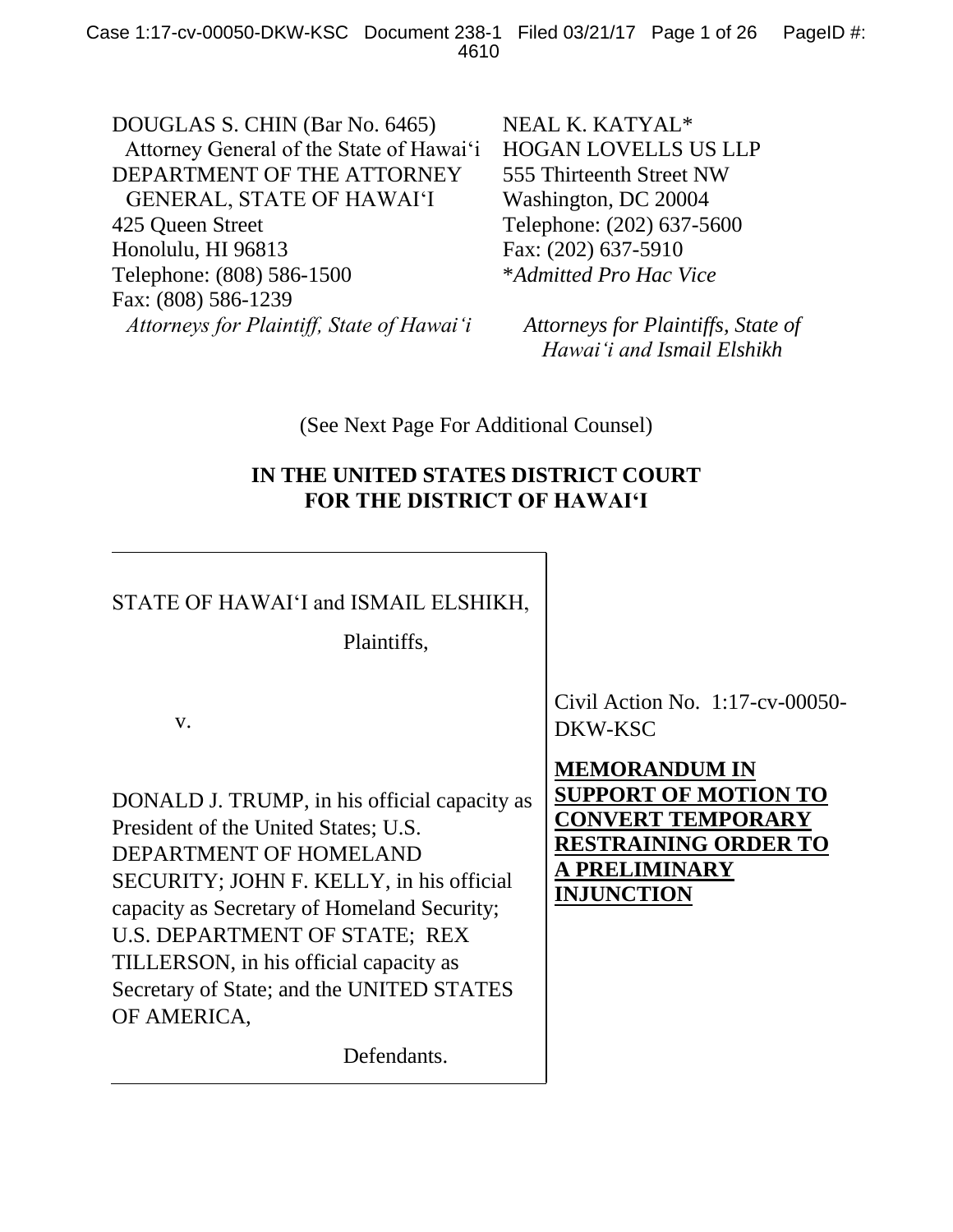### **ADDITIONAL COUNSEL**

CLYDE J. WADSWORTH (Bar No. 8495) Solicitor General of the State of Hawai'i DEIRDRE MARIE-IHA (Bar No. 7923) DONNA H. KALAMA (Bar No. 6051) KIMBERLY T. GUIDRY (Bar No. 7813) ROBERT T. NAKATSUJI (Bar No. 6743) Deputy Attorneys General DEPARTMENT OF THE ATTORNEY GENERAL, STATE OF HAWAI'I 425 Queen Street Honolulu, HI 96813 Telephone: (808) 586-1500 Fax: (808) 586-1239 Email: deirdre.marie-iha@hawaii.gov

*Attorneys for Plaintiff, State of Hawai'i*

COLLEEN ROH SINZDAK\* MITCHELL P. REICH\* ELIZABETH HAGERTY\* HOGAN LOVELLS US LLP 555 Thirteenth Street NW Washington, DC 20004 Telephone: (202) 637-5600 Fax: (202) 637-5910 Email: neal.katyal@hoganlovells.com

THOMAS P. SCHMIDT\* HOGAN LOVELLS US LLP 875 Third Avenue New York, NY 10022 Telephone: (212) 918-3000 Fax: (212) 918-3100

SARA SOLOW\* ALEXANDER B. BOWERMAN\* HOGAN LOVELLS US LLP 1835 Market St., 29th Floor Philadelphia, PA 19103 Telephone: (267) 675-4600 Fax: (267) 675-4601

*\*Admitted Pro Hac Vice*

*Attorneys for Plaintiffs, State of Hawai'i and Ismail Elshikh*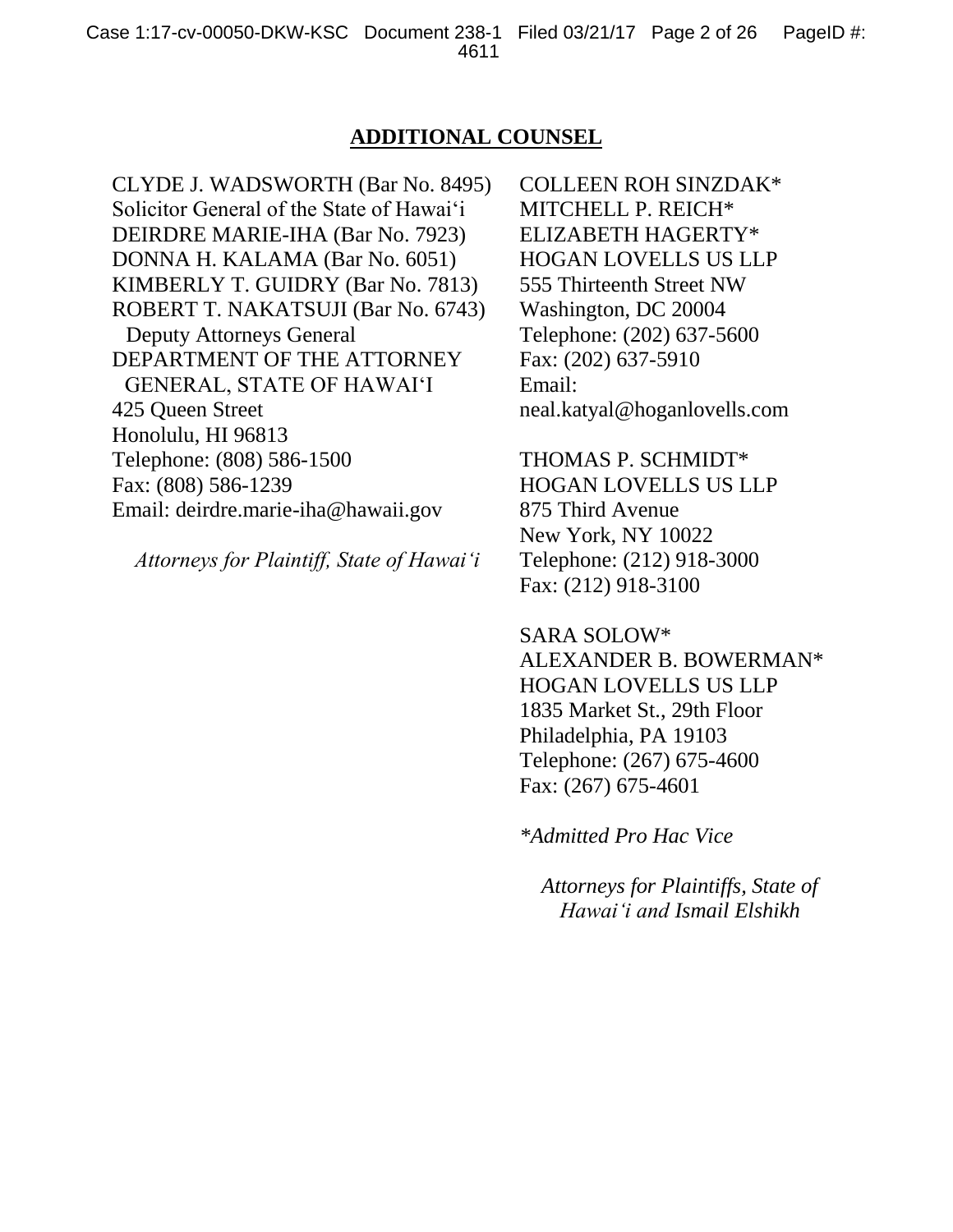# **TABLE OF CONTENTS**

| $\mathbf{A}$ .        |                                                             |  |
|-----------------------|-------------------------------------------------------------|--|
| <b>B.</b>             |                                                             |  |
| $\mathcal{C}_{\cdot}$ |                                                             |  |
|                       |                                                             |  |
| A.                    | The Court Has Already Concluded That Plaintiffs Satisfy The |  |
| <b>B.</b>             | The Government's Argument In Support Of Narrowing The       |  |
|                       |                                                             |  |
|                       |                                                             |  |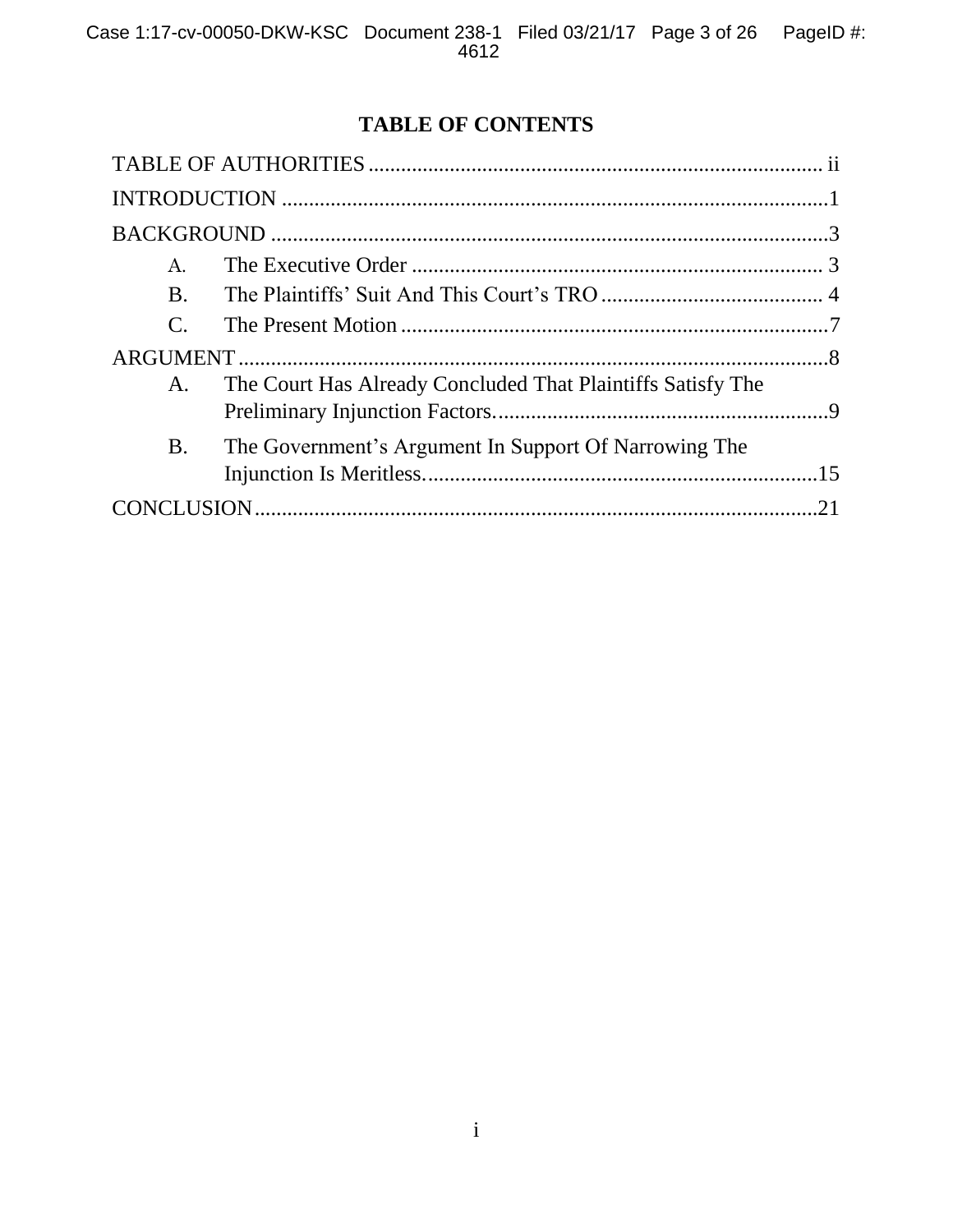# **TABLE OF AUTHORITIES**

# **Page(s)**

## **Cases**

| Aziz v. Trump,                                         |
|--------------------------------------------------------|
| Church of Lukumi Babalu Aye v. City of Hialeh,         |
| Elrod v. Burns,                                        |
| International Refugee Assistance Project v. Trump,     |
| McCreary Cty. v. Am. Civil Liberties Union of Ky.,     |
| Stuhlbarg Int'l Sales Co., Inc.v. John D. Brush & Co., |
| Tanner Motor Livery, Ltd. v. Avis, Inc.,               |
| Washington v. Trump,                                   |
| Winter v. Nat'l Resources Def. Council, Inc.,          |
| <b>Statutes</b>                                        |
|                                                        |
| <b>Rules</b>                                           |
|                                                        |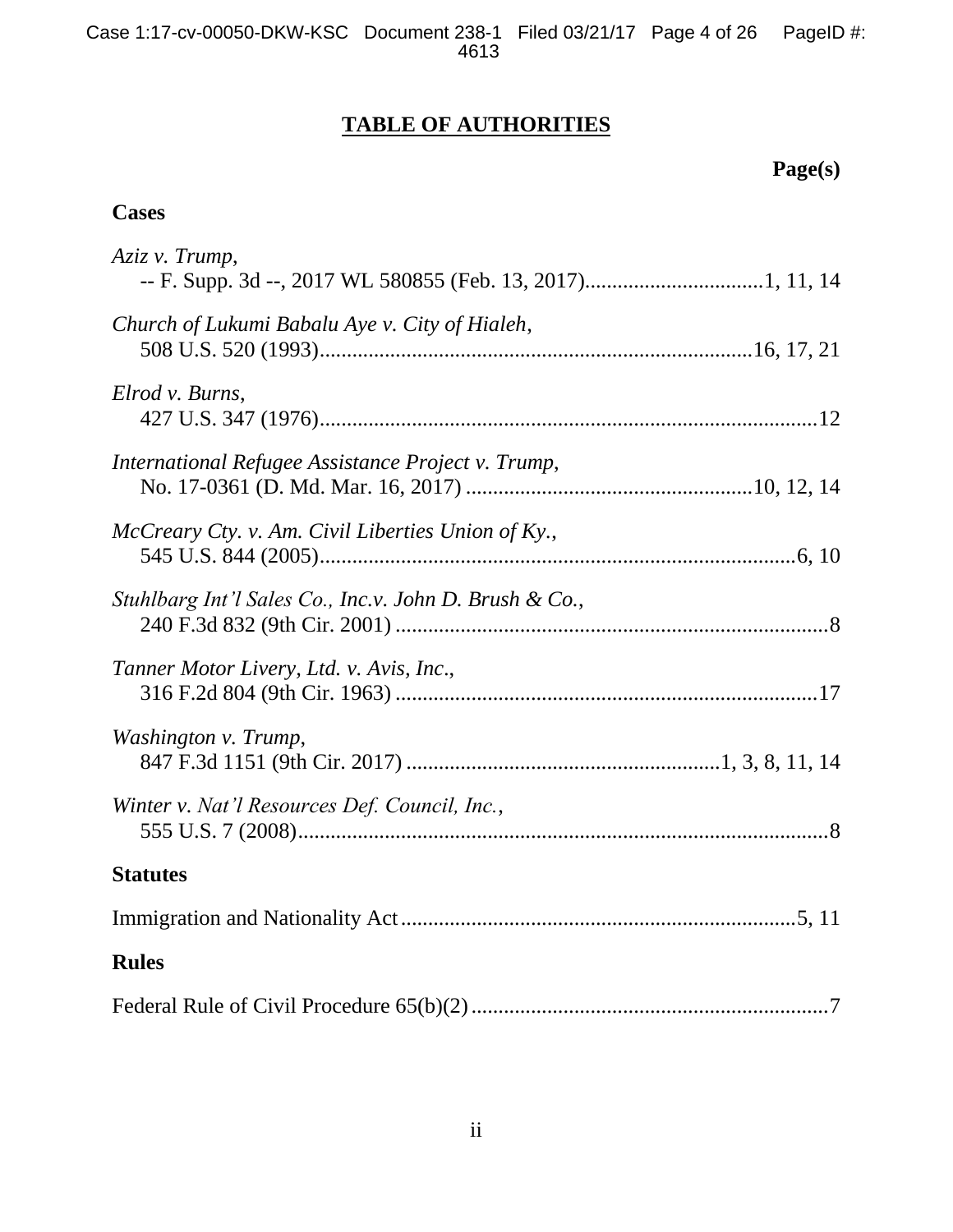# **Other Authorities**

| Katie Reilly, Read President Trump's Response to the Travel Ban                                                                             |  |
|---------------------------------------------------------------------------------------------------------------------------------------------|--|
| Chris Cillizza, Donald Trump's explanation of his wire-tapping tweets<br>will shock and amaze you, WASHINGTON POST, Mar. 16, 2017 7, 11, 20 |  |
| Stephanie Saul, Amid 'Trump Effect' Fear, 40% of Colleges See Dip                                                                           |  |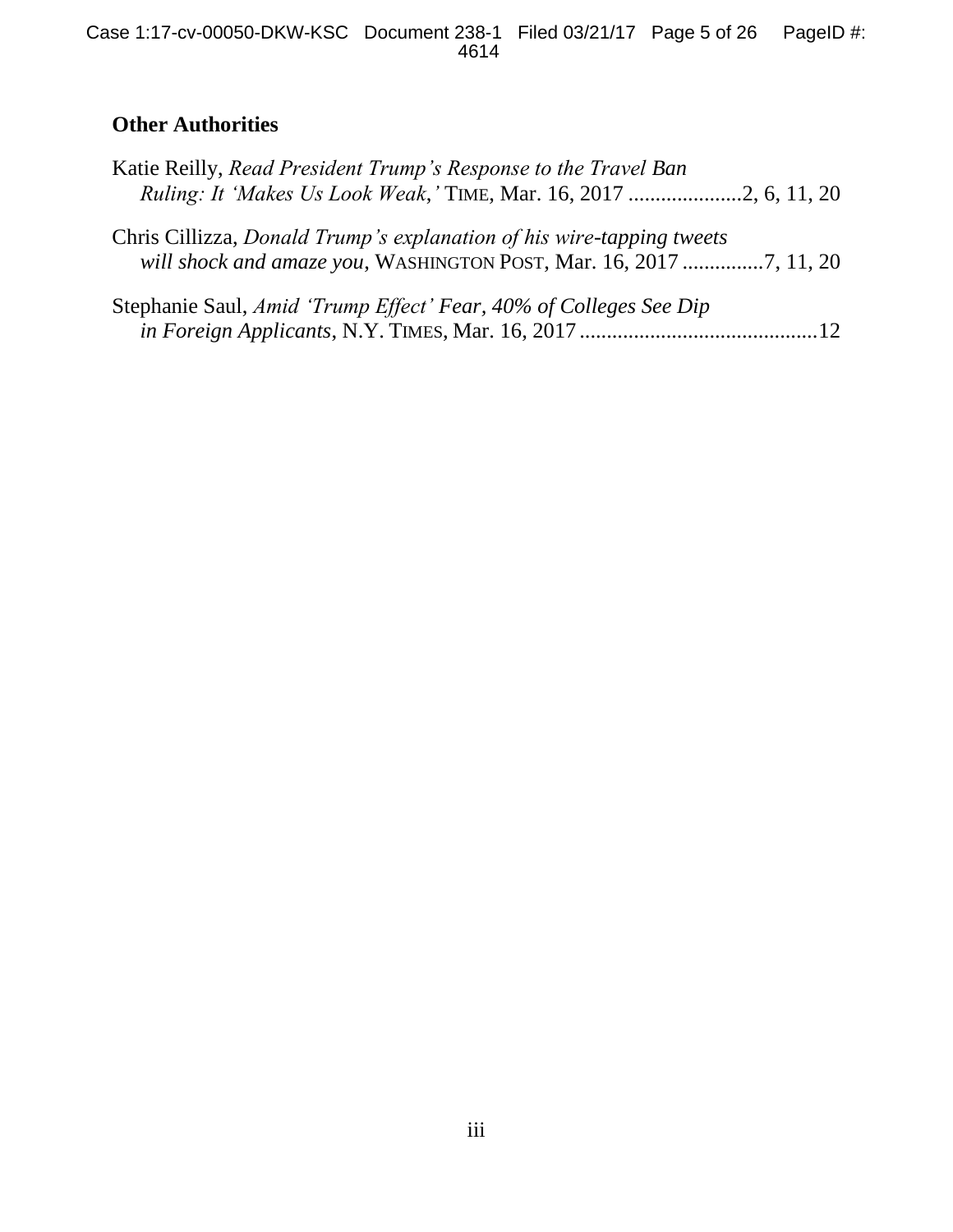#### **INTRODUCTION**

On January 27, 2017, President Trump carried out his repeated promises to implement a "Muslim ban" by issuing an order that categorically barred nationals of seven Muslim-majority countries, and all refugees, from entering the United States. After that order was swiftly enjoined, the President made several "technical" fixes designed to "avoid \* \* \* litigation" while achieving "the same basic policy outcome." The litigation the President was presumably trying to avoid was the Ninth Circuit's decision in *Washington v. Trump*, 847 F.3d 1151 (Feb. 9, 2017), and Judge Brinkema's decision in *Aziz* v. *Trump*, -- F. Supp. 3d --, 2017 WL 580855 (E.D. Va. Feb. 13, 2017), each of which found that the Order was likely unconstitutional.

This Court saw through the subterfuge. After extensive briefing and a lengthy hearing, it enjoined Defendants from "enforcing or implementing Sections 2 and 6 of the [revised] Executive Order across the Nation." (Dkt. 219 ("Op."), at 42.). The Court expressly found that "Plaintiffs have met their burden of establishing a strong likelihood of success on their Establishment Clause claim, that irreparable injury is likely to result if [emergency] relief is not issued, and that the balance of the equities and public interest counsel in favor of granting the requested relief." *Id.* at 2. Later that day, President Trump himself acknowledged that his second Order was simply a "watered down version of the first order."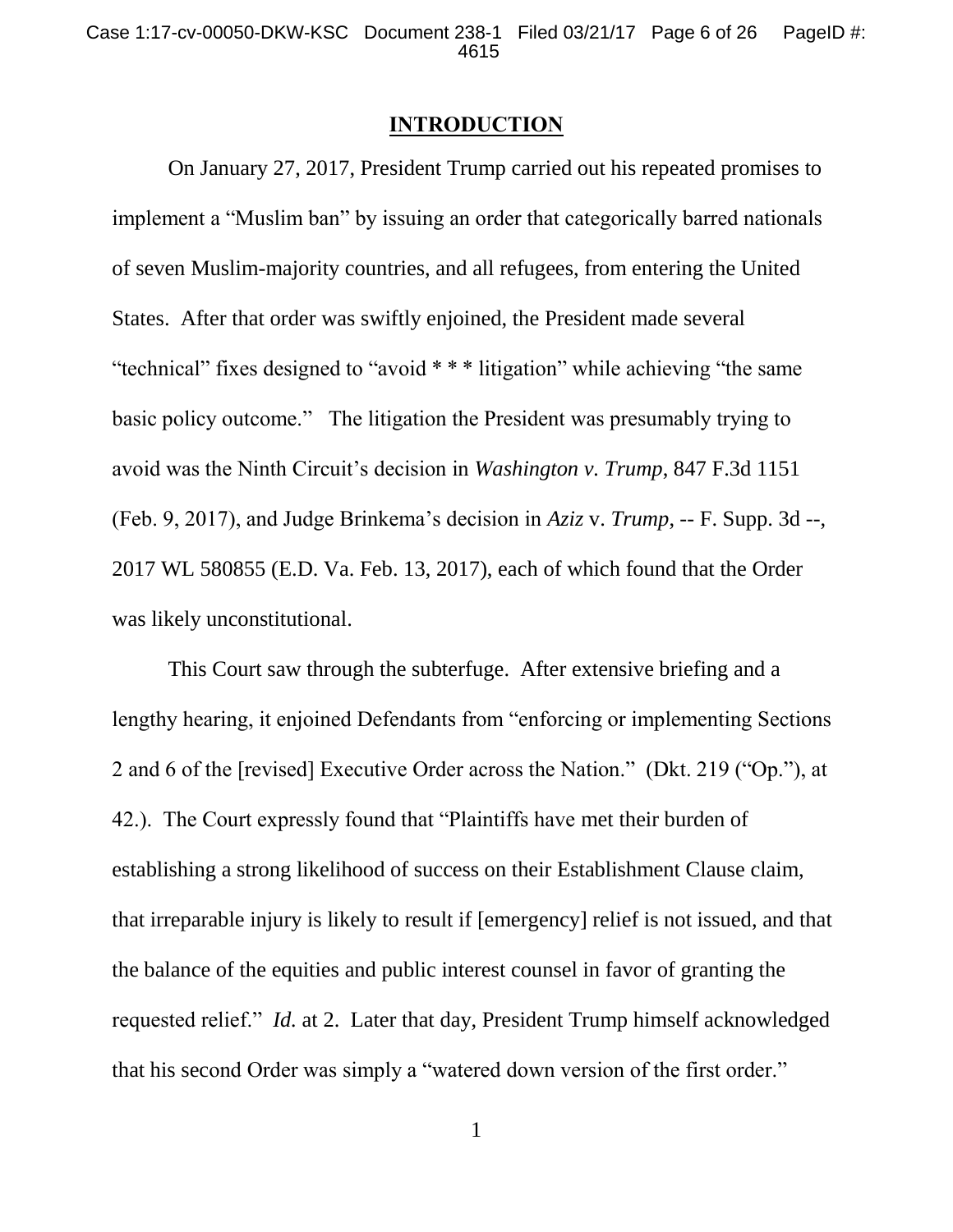#### Case 1:17-cv-00050-DKW-KSC Document 238-1 Filed 03/21/17 Page 7 of 26 PageID #: 4616

Katie Reilly, *Read President Trump's Response to the Travel Ban Ruling: It 'Makes Us Look Weak*,*'* TIME, Mar. 16, 2017, Katyal Decl. Ex. A, at 7.

The same findings that led the Court to issue a TRO warrant the issuance of a preliminary injunction. As this Court explained, the standards for issuing a preliminary injunction and a TRO are "substantially identical." *Id.* at 27. Defendants can point to no changed circumstances in the last six days that would warrant revisiting this Court's thorough and well-reasoned opinion. To the contrary, the President's statements since the TRO was issued reinforce that the Executive Order's primary purpose is to "suspend[] the entry of Muslims." *Id.* at 36. Further, to the extent the Government wishes to narrow the scope of the Court's injunction, those arguments are just as meritless as they were when the Court rejected the Government's request to "clarify" the TRO two days ago.

It is already nearly a week since the Court announced its intention to set an expedited schedule to determine whether its TRO should be extended. *Id.* at 43. Despite its repeated attempts to relitigate issues this Court has already resolved, the Government has claimed that it has an interest in speedy resolution of this matter. Consistent with that professed interest, Plaintiffs respectfully request that the Court convert its TRO into a preliminary injunction.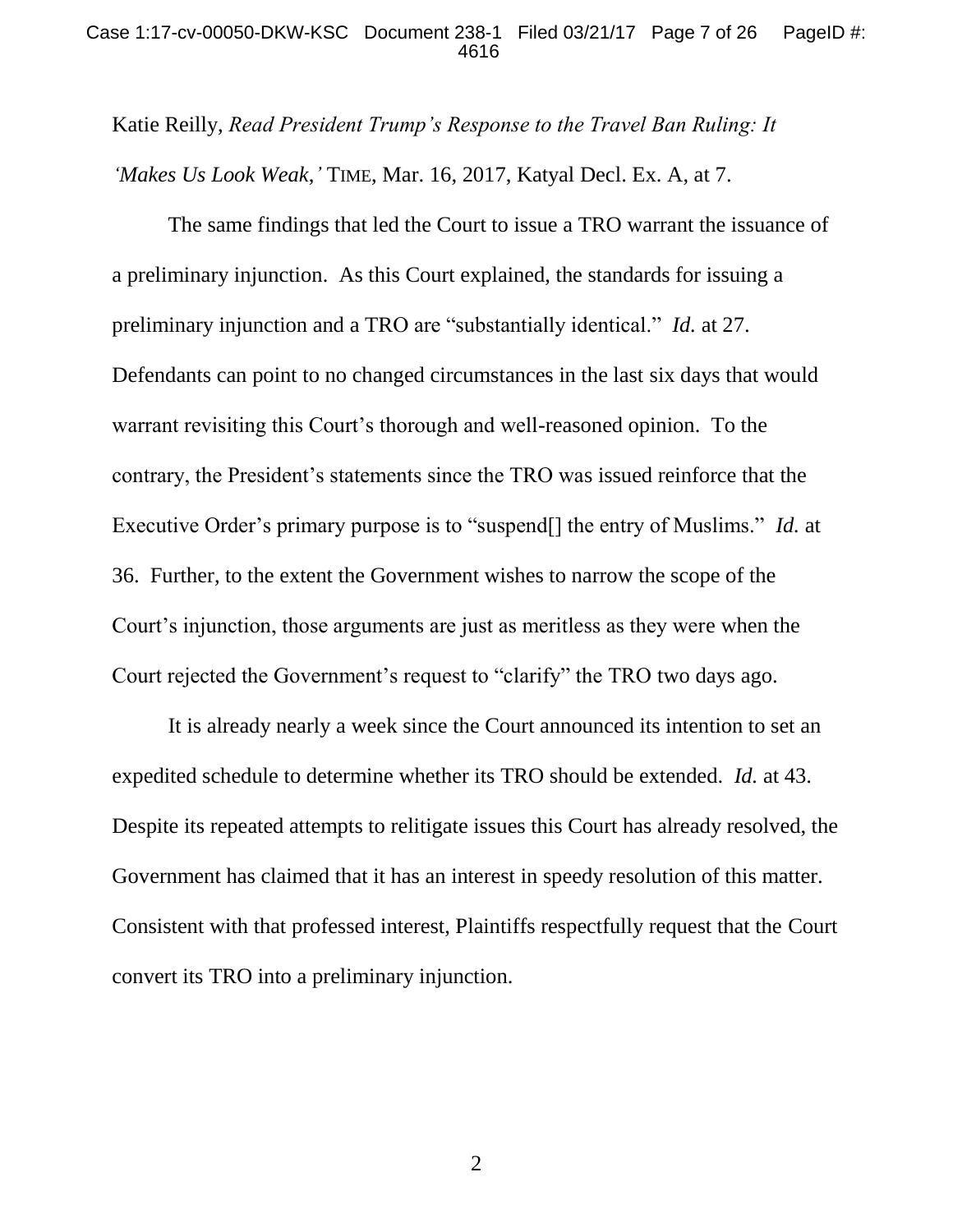#### **BACKGROUND**

## **A. The Executive Order**

As detailed at length in Plaintiffs' complaint and this Court's opinion, President Trump made it plain both before and after his election that he intended to "suspend[] the entry of Muslims" into the United States. Op. at 36; *see id.* at 10-12 (quoting Second Am. Compl. ("SAC") ¶¶ 48-51, 58-60, 74); *id.* at 33-36 & n.14 (quoting SAC ¶¶ 38, 41-42, 44-45, 59, 74). One week after his election, President Trump sought to make good on that promise by issuing the first Executive Order. SAC ¶¶ 2, 49. That Order banned entry into the United States of nationals from seven Muslim-majority countries for 90 days and halted admissions of all refugees for 120 days, with a carve-out structured to benefit Christians in Muslim-majority countries.

On February 3, 2017, the District Court for the Western District of Washington entered "a nationwide preliminary injunction" enjoining President Trump and his Administration from enforcing the January 27 Executive Order. Op. at 3. On February 9, 2017, the Ninth Circuit rejected the Government's request for a stay, affirming the district court's determination that injunctive relief was warranted. *Washington*, 847 F.3d at 1161.

With the first Order enjoined, the Trump Administration began to work on a revised Order. SAC ¶ 71. But in the words of President Trump's Senior Advisor,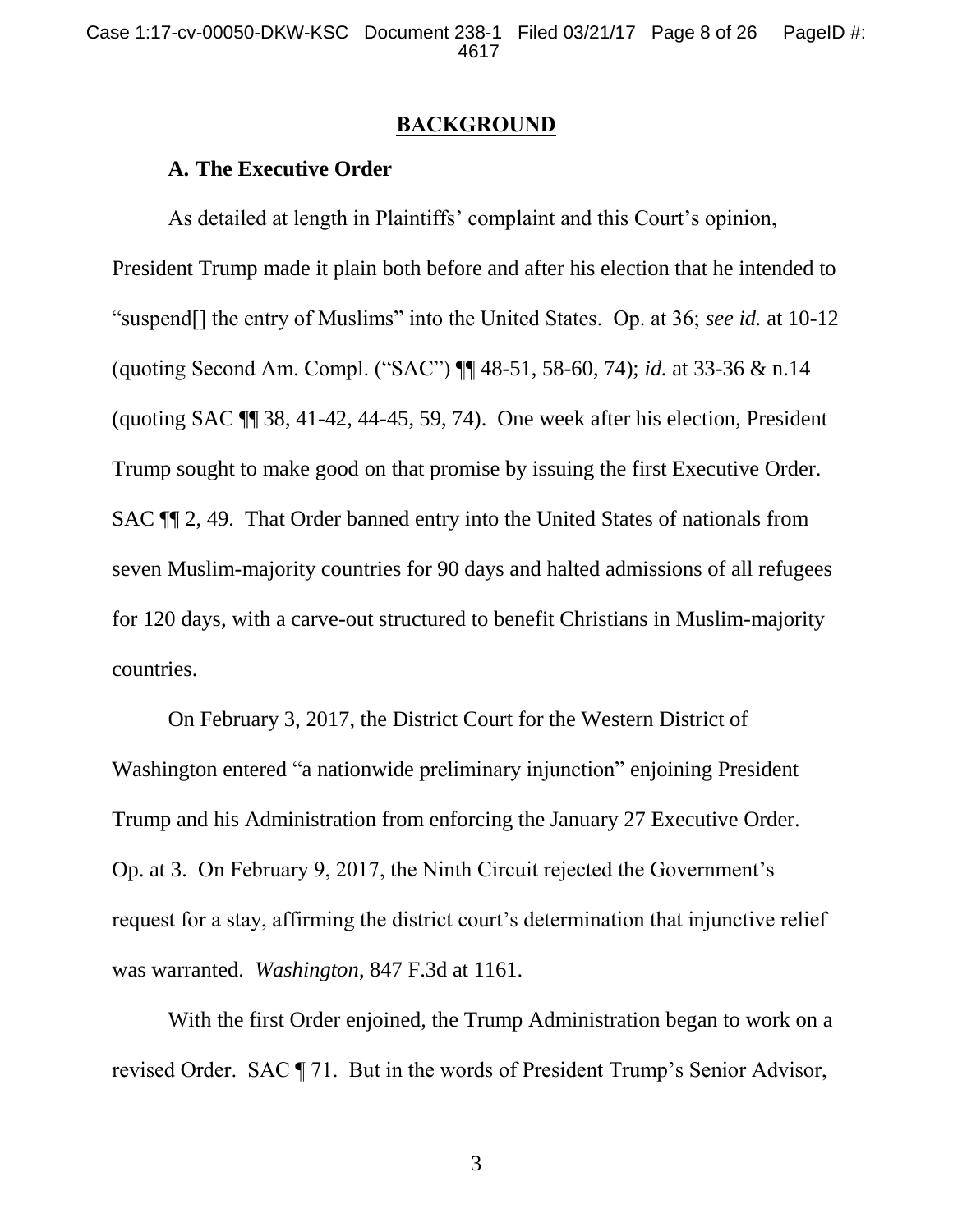Stephen Miller—appearing in a television interview on February 21, 2017—the revised Order would "have the same basic policy outcome" as the original one, and any changes would address "very technical issues that were brought up by the court." *Id.* ¶ 74.

The President issued the revised Executive Order on March 6, 2017. Op. at 1. Consistent with Mr. Miller's indication, its substance is largely the same as the first. Under Section 2, the new Order imposes yet another sweeping ban on the entry to the United States of nationals from Muslim-majority countries for 90 days—now reaching six countries rather than seven. Order § 2(c). Under Section 6, the new Order also suspends the U.S. Refugee Admissions Program for a period of 120 days. *Id.* § 6(a). Sections 2 and 6 also contain provisions for enlarging and expanding those bans—establishing processes both for the President to "prohibit the entry" of *additional* "categories of foreign nationals," *id.* § 2(e), *see id.* § 2(a)- (b), (d)-(g), and to limit and control the admission of refugees going forward, *id.*   $§ 6(b)-(d).$ 

### **B. The Plaintiffs' Suit And This Court's TRO**

The State of Hawai'i filed the original complaint in this action, and a motion for a TRO, on February 3, 2017. (Dkt. 1.) After the District Court for the Western District of Washington entered its nationwide injunction, this Court temporarily stayed the proceedings in this case. (Dkt. 27.) On February 13, 2017, the Court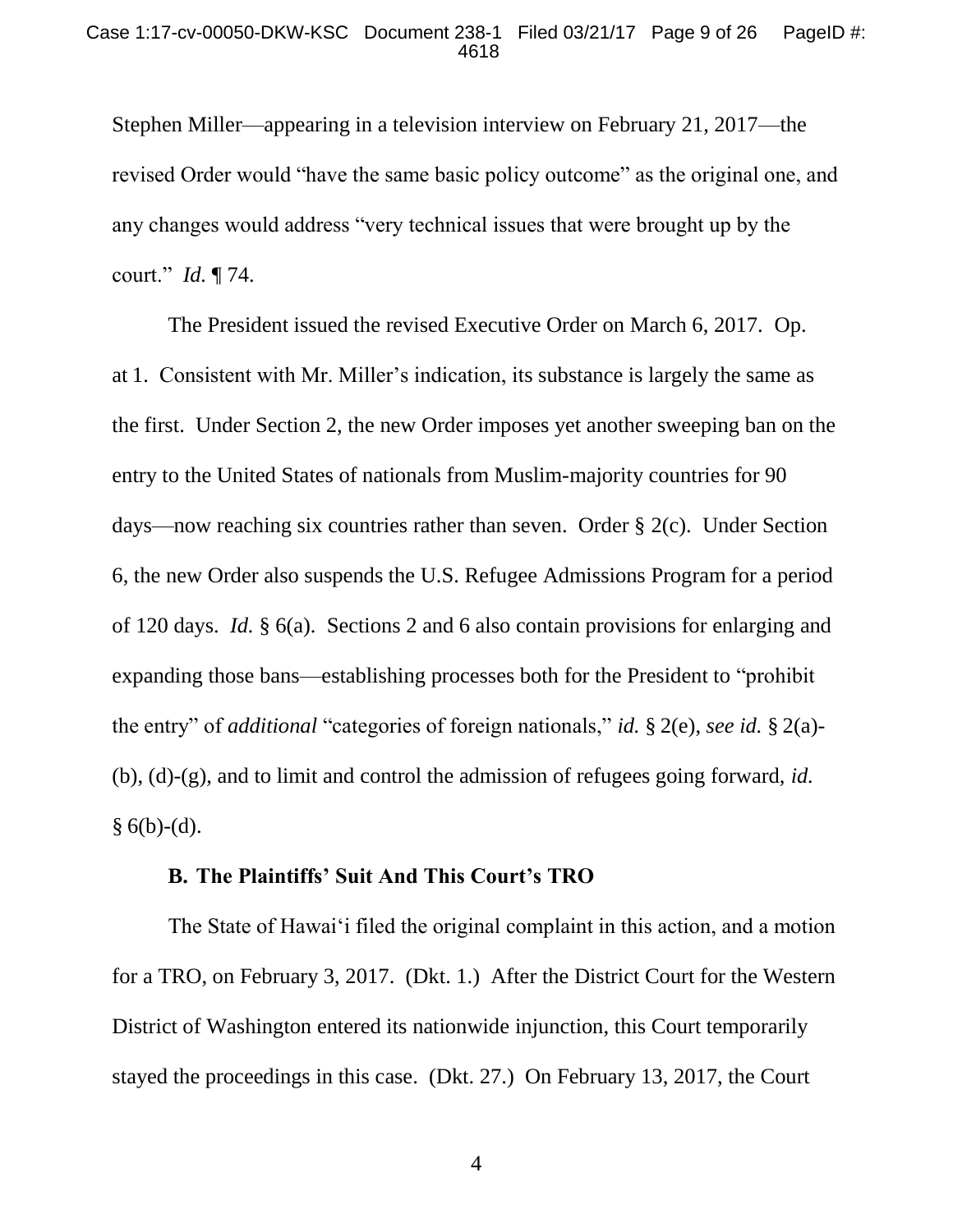temporarily lifted the stay and granted the State leave to file a First Amended Complaint, adding Dr. Ismail Elshikh as a plaintiff. (Dkt. 36.) On March 7, 2017, the Court again lifted the stay, permitting Plaintiffs to file a Second Amended Complaint challenging the revised Executive Over. (Dkt. 59.)

The following day, Plaintiffs filed their Second Amended Complaint and a new Motion for TRO. (Dkt. 64-65.) Plaintiffs argued that the revised Executive Order was illegal and unconstitutional for reasons similar to the first Order among other reasons, it violated the Establishment Clause, it violated the Immigration and Nationality Act, and it deprived individuals of their rights under the Due Process Clause. Plaintiffs also demonstrated that they would suffer irreparable harm in the absence of injunctive relief, and that the Government would not be prejudiced if the implementation of the revised Order were delayed. Plaintiffs requested that the Court issue a nationwide TRO enjoining Defendants from "enforcing or implementing Sections 2 and 6 of the Executive Order" in their entirety. Op. at 2 (quoting Dkt. 65-1, at 4).

Following a hearing on March 15, 2017, this Court entered a TRO enjoining Defendants from "enforcing or implementing Sections 2 and 6 of the Executive Order across the Nation." *Id.* at 42. The Court held that both the State of Hawai'i and Dr. Elshikh had standing to pursue their claims, and that those claims were ripe. *Id.* at 15-27. The Court further concluded that Plaintiffs had "met the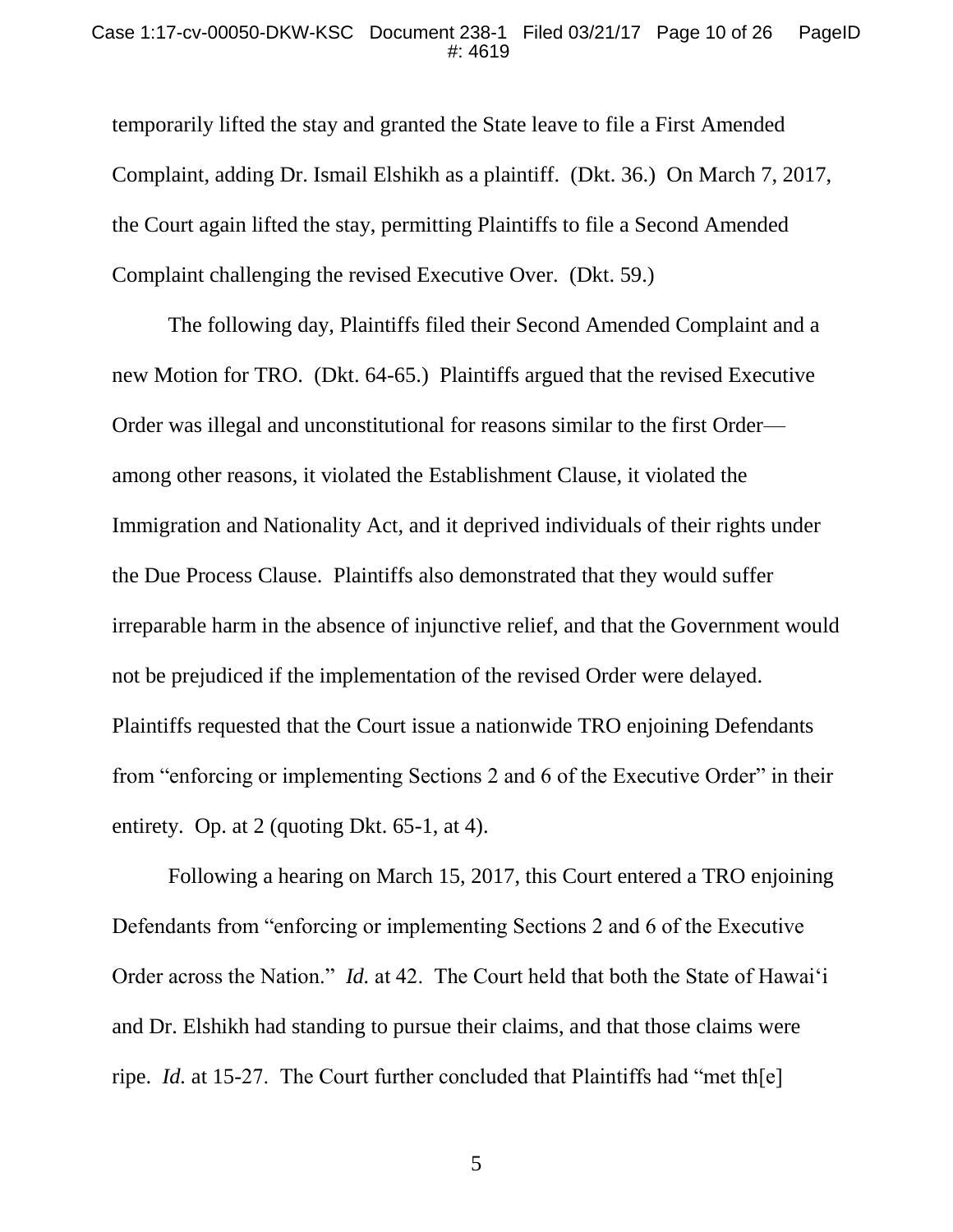burden" to justify issuance of a TRO. *Id.* at 28.It explained that Plaintiffs had established a "strong likelihood of success on the merits of their Establishment Clause claim" because "[a]ny reasonable, objective observer would conclude \* \* \* that the stated secular purpose of the Executive Order is, at the very least, 'secondary to a religious objective' of temporarily suspending the entry of Muslims." Op. at 2, 36 (quoting *McCreary Cty.* v. *Am Civil Liberties Union of Ky.*, 545 U.S. 844, 864 (2005)). Furthermore, the Court concluded that Dr. Elshikh had established irreparable harm from the Establishment Clause violation, because "irreparable harm may be *presumed* with the finding of a violation of the First Amendment." *Id.* at 40. The Court also found that the balance of the equities weighed in favor of granting an injunction. *Id.* at 41-42.

Hours after this Court issued its TRO, President Trump attended a rally in Nashville, Tennessee. Responding to the news that this Court had temporarily enjoined the revised Order, President Trump decried the ruling as "an unprecedented judicial overreach" that "makes us look weak." Katyal Decl. Ex. A, at 7. He added:

The order he blocked was a watered down version of the first order that was also blocked by another judge and should have never been blocked to start with. \* \* \* Remember this. I wasn't thrilled, but the lawyers all said, oh, let's tailor it. This is a watered down version of the first one. This is a watered down version. And let me tell you something, I think we ought to go back to the first one and go all the way, which is what I wanted to do in the first place.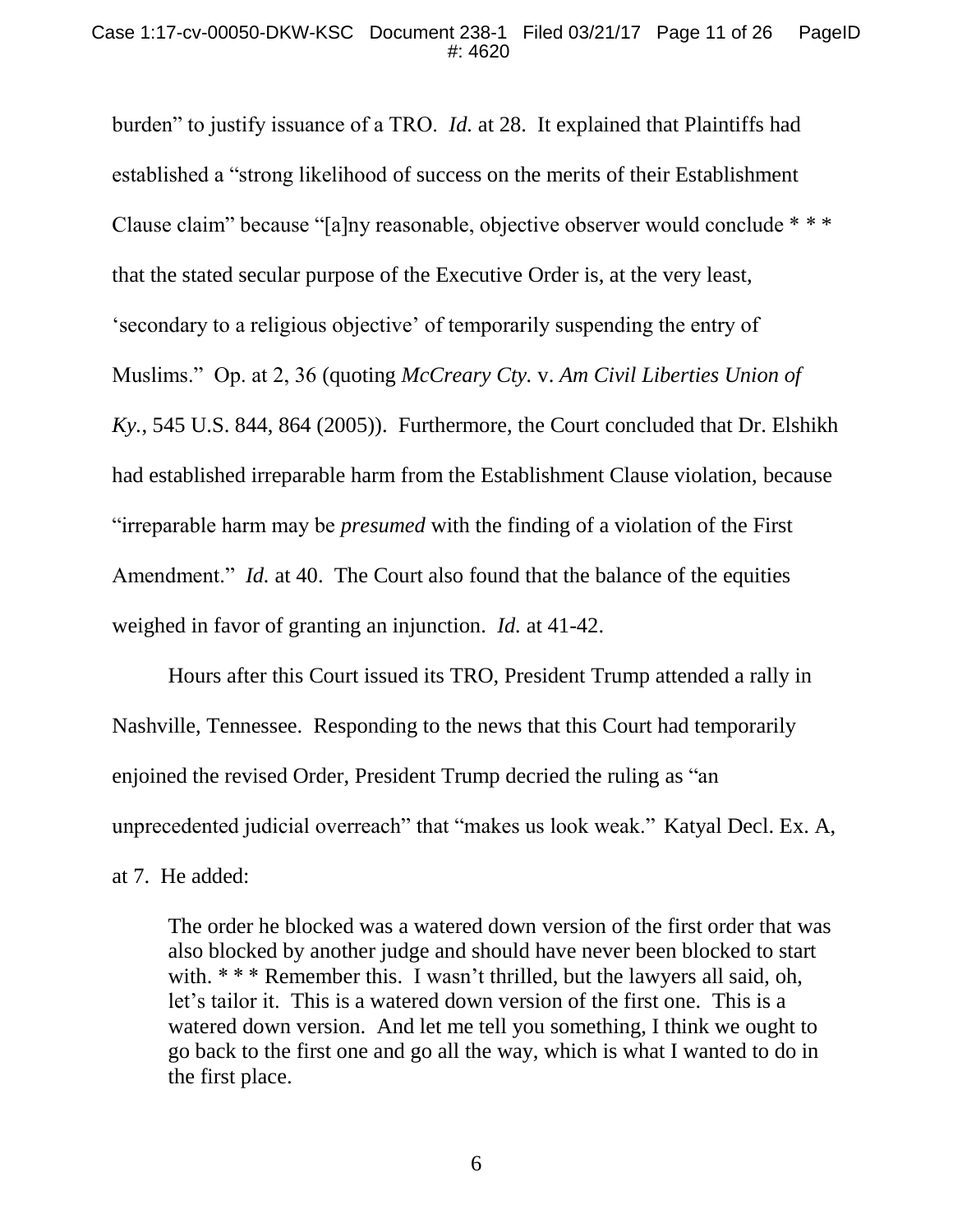*Id.* at 7-8.Later that night, President Trump told a television interviewer that it was "very hard" to assimilate Muslims into Western culture. Chris Cillizza, *Donald Trump's explanation of his wire-tapping tweets will shock and amaze you*, WASHINGTON POST, Mar. 16, 2017, Katyal Decl. Ex. B, at 8.

#### **C. The Present Motion**

In its March 15 order, the Court stated that "[p]ursuant to Federal Rule of Civil Procedure 65(b)(2), this Court intends to set an expedited hearing to determine whether this Temporary Restraining Order should be extended." Op. at 43. Accordingly, the Court ordered the parties to "submit a stipulated briefing and hearing schedule for the Court's approval forthwith." *Id.*

Plaintiffs promptly asked the Government if it would agree to stipulate that the TRO should be converted to a preliminary injunction. The Government declined the request. Instead, on March 17, 2017, it filed a "Motion for Clarification of TRO" requesting that the TRO be narrowed to Section 2(c) alone. (Dkt. 227). The Court swiftly denied that motion, explaining that the Government "ask[ed] the Court to make a distinction that the Federal Defendants' previous briefs and arguments never did," and that "[a]s important, there is nothing unclear about the scope of the Court's order." (Dkt. 229). The Court reiterated its request for a stipulated briefing and hearing schedule, and asked the parties to "advise the Court whether a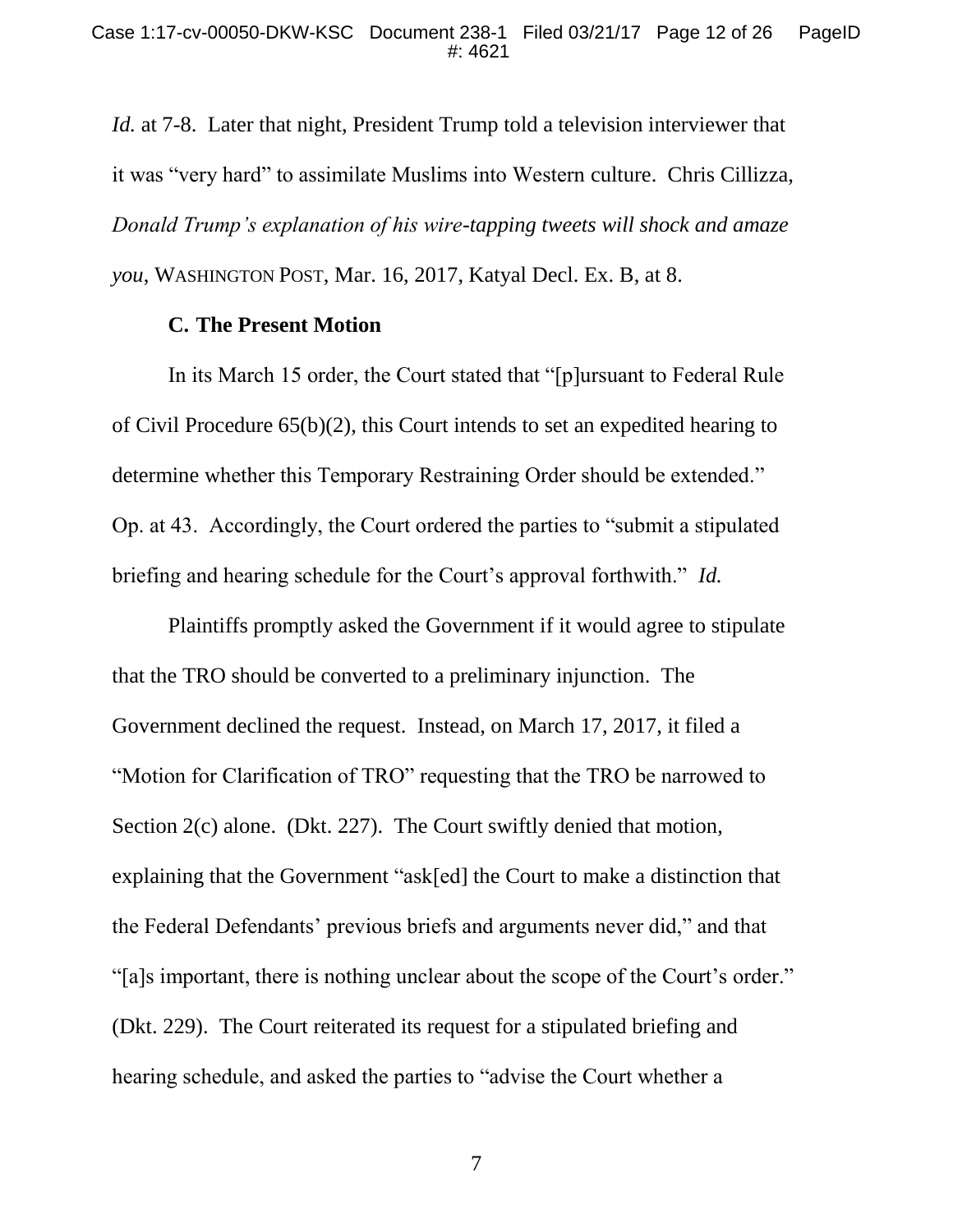stipulated path has been reached regarding proceedings before this Court concerning a possible extension of the Court's TRO." (Dkt. 230).

Plaintiffs once again asked the Government if it would stipulate to entry of a preliminary injunction, or a briefing and hearing schedule. The Government again informed Plaintiffs that it intended to oppose entry of a preliminary injunction unless the injunction was limited to Section 2(c). Accordingly, on March 20, the parties agreed to a stipulated briefing and hearing schedule on Plaintiffs' motion to convert the TRO to a preliminary injunction. (Dkt. 235). The Court issued a briefing schedule order shortly thereafter. (Dkt. 236).

### **ARGUMENT**

As both this Court and the Ninth Circuit recently explained, the standards for issuing a TRO and a preliminary injunction are "substantially identical." Op. at 27 (quoting *Stuhlbarg Int'l Sales Co., Inc.* v. *John D. Brush & Co.*, 240 F.3d 832, 839 n.7 (9th Cir. 2001)); *see Washington*, 847 F.3d at 1159 n.3 (same). Either form of preliminary relief is proper if a plaintiff carries his burden of demonstrating "[1] that he is likely to succeed on the merits, [2] that he likely to suffer irreparable harm in the absence of preliminary relief, [3] that the balance of equities tips in his favor, and [4] that an injunction is in the public interest." *Winter* v. *Natural*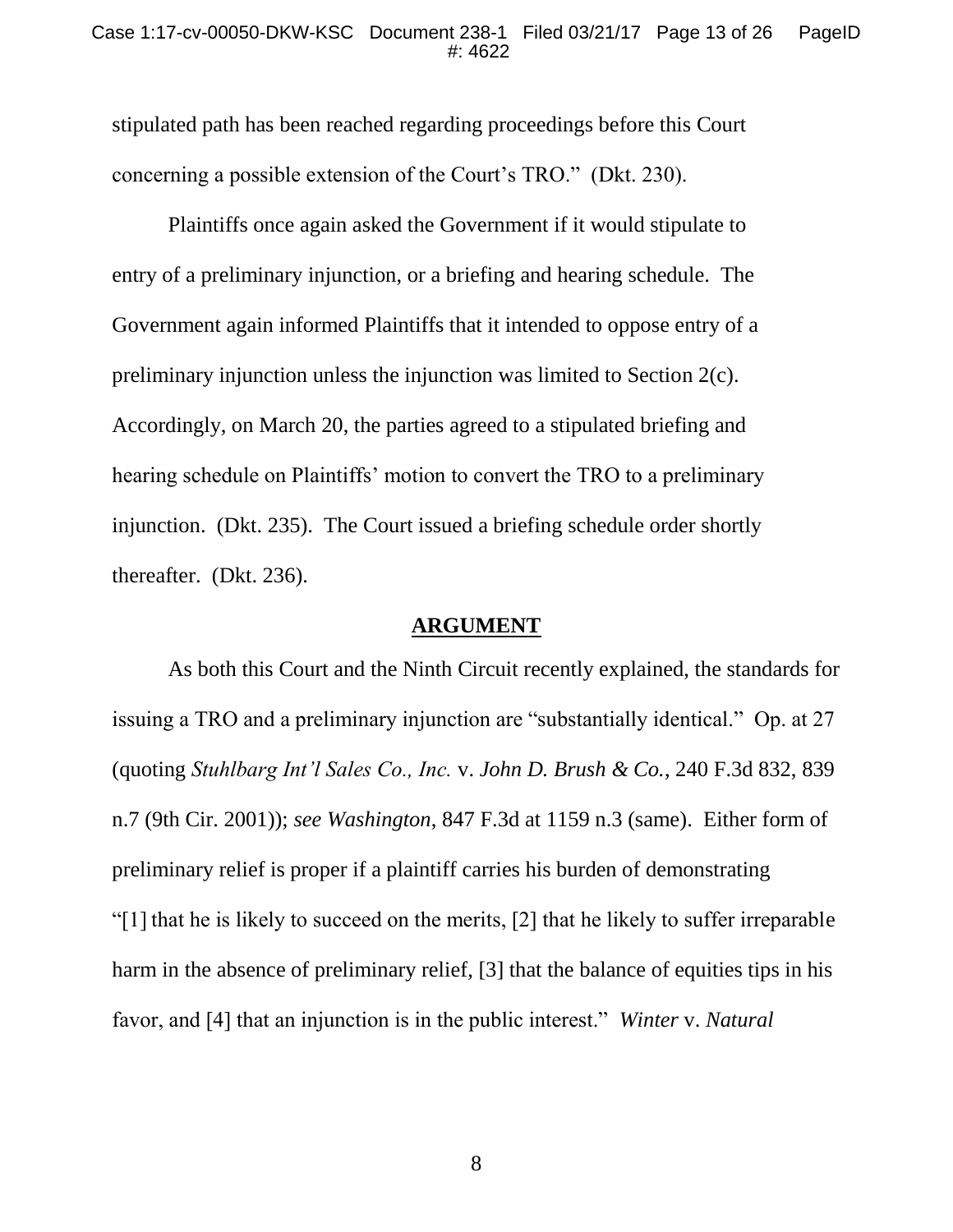*Resources Def. Council, Inc.*, 555 U.S. 7, 20 (2008); *see* Op. at 27-28 (reciting same standard for issuing TRO).

"Plaintiffs have met this burden here." Op. at 28. As the Court explained in detail in its opinion granting a TRO, "Plaintiffs have met their burden of establishing a strong likelihood of success on their Establishment Clause claim, that irreparable injury is likely to result if the requested relief is not issued, and that the balance of the equities and public interest counsel in favor of granting the requested relief." *Id.* at 2. Accordingly, no further analysis is necessary to determine that the Court should convert its TRO into a preliminary injunction. The Government's only apparent argument to the contrary—that the injunction should be narrowed to some subset of Sections 2 and 6—has already been rejected by this Court, and is meritless in any event.

## **A. The Court Has Already Concluded That Plaintiffs Satisfy The Preliminary Injunction Factors.**

This Court has already held that Plaintiffs satisfy each of the grounds for issuance of a TRO and a preliminary injunction. Those holdings remain correct, and indeed have grown only stronger in the intervening days. A preliminary injunction should issue.

*First*, as the Court recently held, Plaintiffs can establish "a strong likelihood of success on the merits of their Establishment Clause claim." Op. at 2. The "plainly-worded statements" of the President and his aides "in the months leading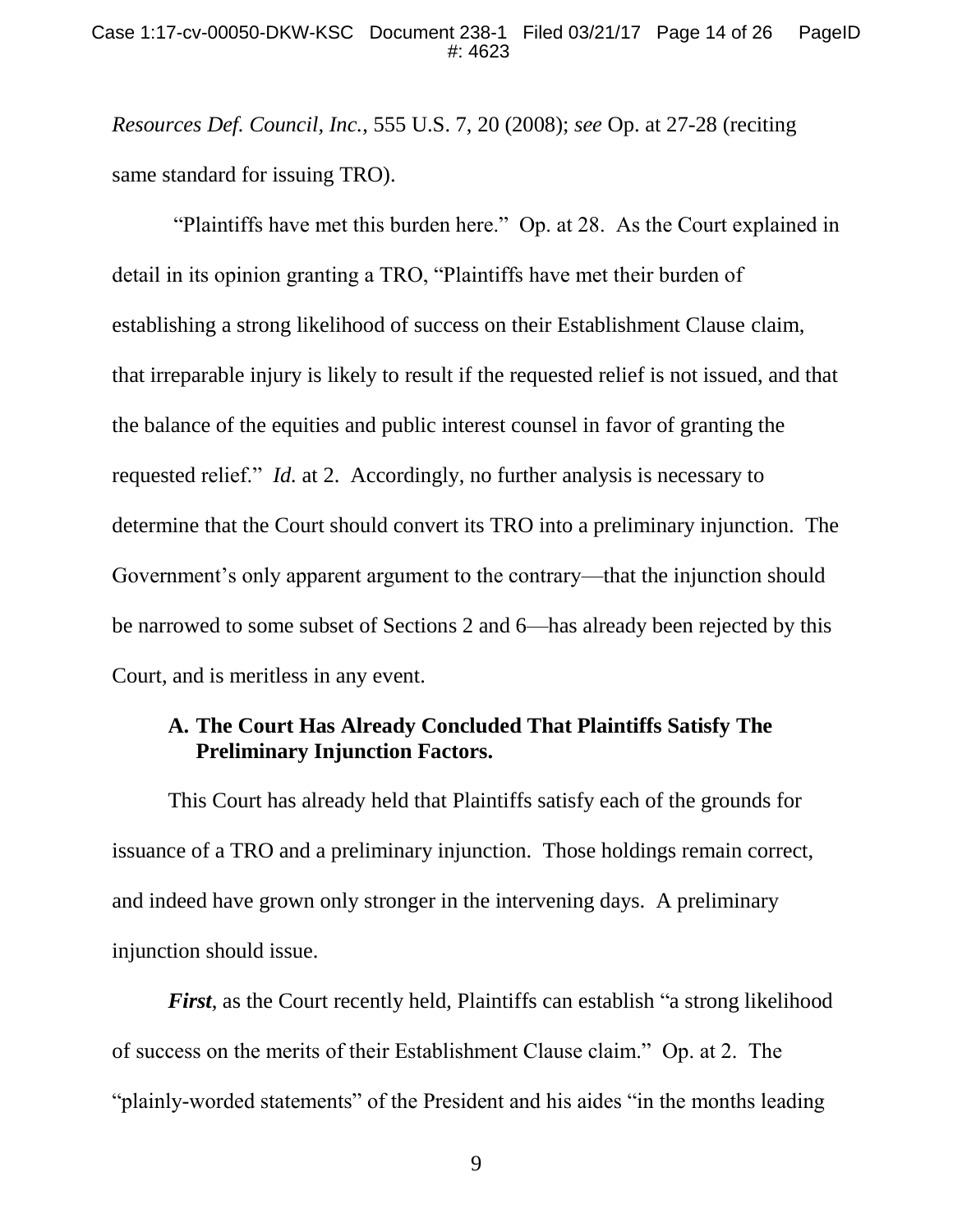up to and contemporaneous with the signing of the Executive Order \* \* \* betray the Executive Order's stated secular purpose" and make clear that any such purpose is, "at the very least, 'secondary to a religious objective' of temporarily suspending the entry of Muslims." Op. at 35-36 (quoting *McCreary*, 545 U.S. at 864). The Government's contention that the Order's ostensibly "religiously neutral text" is sufficient to exempt the Order from scrutiny is "palpabl[y]" "illogic[al]." *Id.* at 30. And as the Court rightly held, "the actions taken during the interval between revoked Executive Order No. 13,769 and the new Executive Order" are not "<sup>'</sup>genuine changes in constitutionally significant conditions'<sup>"</sup> that would cleanse the discriminatory "taint" associated with the first Order. *Id.* at 38-39 (quoting *McCreary*, 545 U.S. at 874).

Developments since the Court issued its opinion have only borne out and reinforced these conclusions. Within hours of the Court's order, Judge Chuang in the District of Maryland likewise concluded that the "explicit, direct statements of President Trump's animus towards Muslims and intention to impose a ban on Muslims entering the United States \* \* \* present a convincing case that the First Executive Order was issued to accomplish, as nearly as possible, President Trump's promised Muslim ban." Memorandum Opinion at 29, *International Refugee Assistance Project* ("*IRAP*") v. *Trump*, No. 17-0361 (D. Md. Mar. 15, 2017). Furthermore, Judge Chuang explained—again echoing this Court—that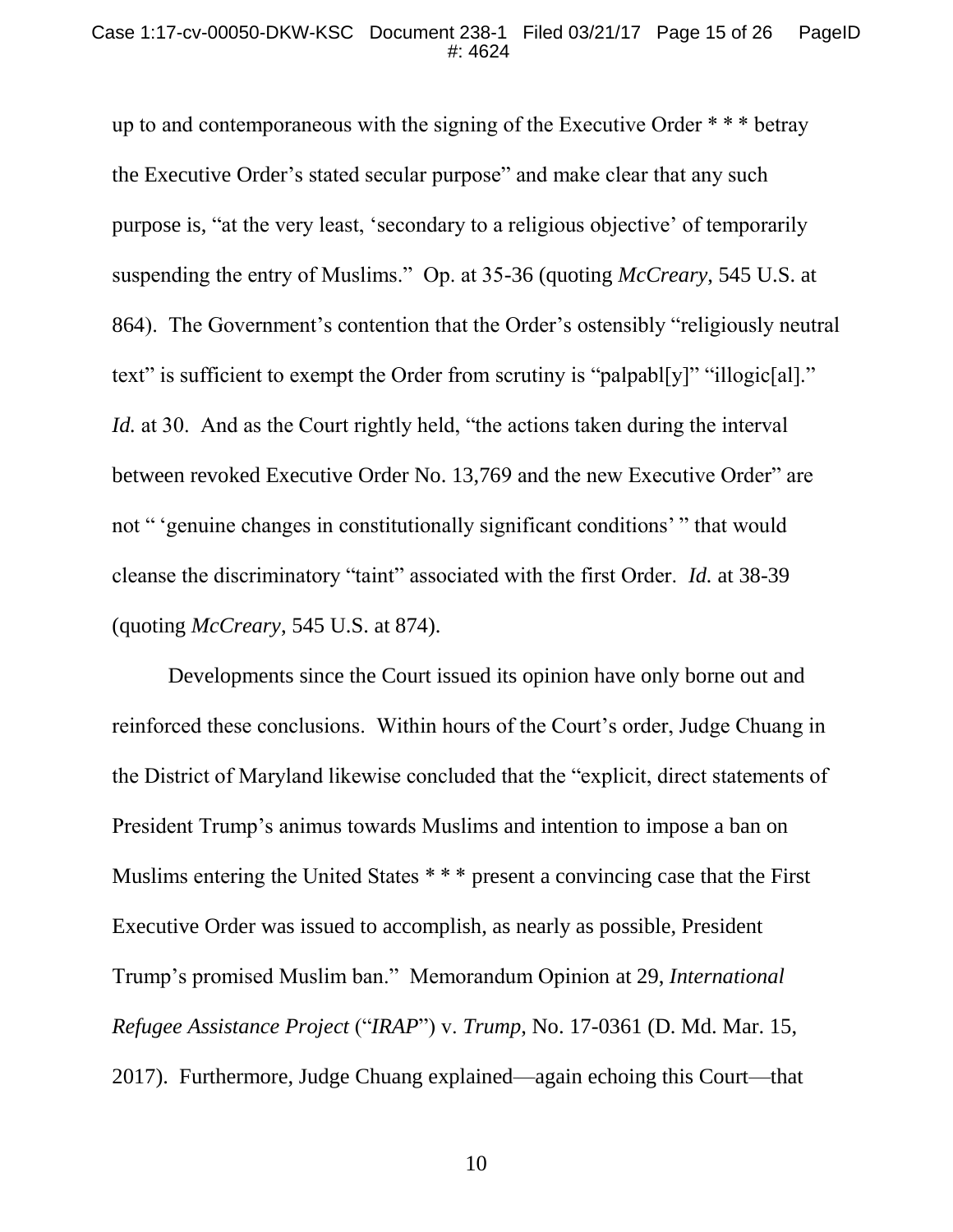"the religious purpose has been, and remains, primary," even in "the Second Executive Order." *Id.* at 36. That makes three courts that have squarely held that the primary purpose of President's Trump's orders was to effectuate an unconstitutional Muslim ban. *See Aziz*, 2017 WL 580855, at \*7-\*9; *see also Washington*, 847 F.3d at 1168 (expressing "significant \*\*\* questions" whether the first Order violated the Establishment Clause). There is no reason whatever for the Court to reconsider that amply well-supported holding.

That is particularly so because, since the Court issued its injunction, President Trump *himself* has confirmed that any changes made between the first Order and the second were pretextual. He described the second order as merely a "watered down version of the first," Katyal Decl. Ex. A, at 7, and reiterated his sentiments that it is "hard" to assimilate Muslims in the United States, Katyal Decl. Ex. B., at 8. Any "reasonable, objective observer" hearing or reading these remarks would conclude that the national security findings in the revised Order were simply a smokescreen for the same plan of discrimination so readily apparent in the first draft. Op. at 36. If Plaintiffs' likelihood of success was strong last week, it is only stronger today.<sup>1</sup>

<sup>&</sup>lt;sup>1</sup> For reasons discussed at length in their memorandum in support of a TRO, the Order is also unlawful because it violates the Immigration and Nationality Act and the Due Process Clause. Dkt. 65-1, at 24-40; *see* Op. at 29 n.11.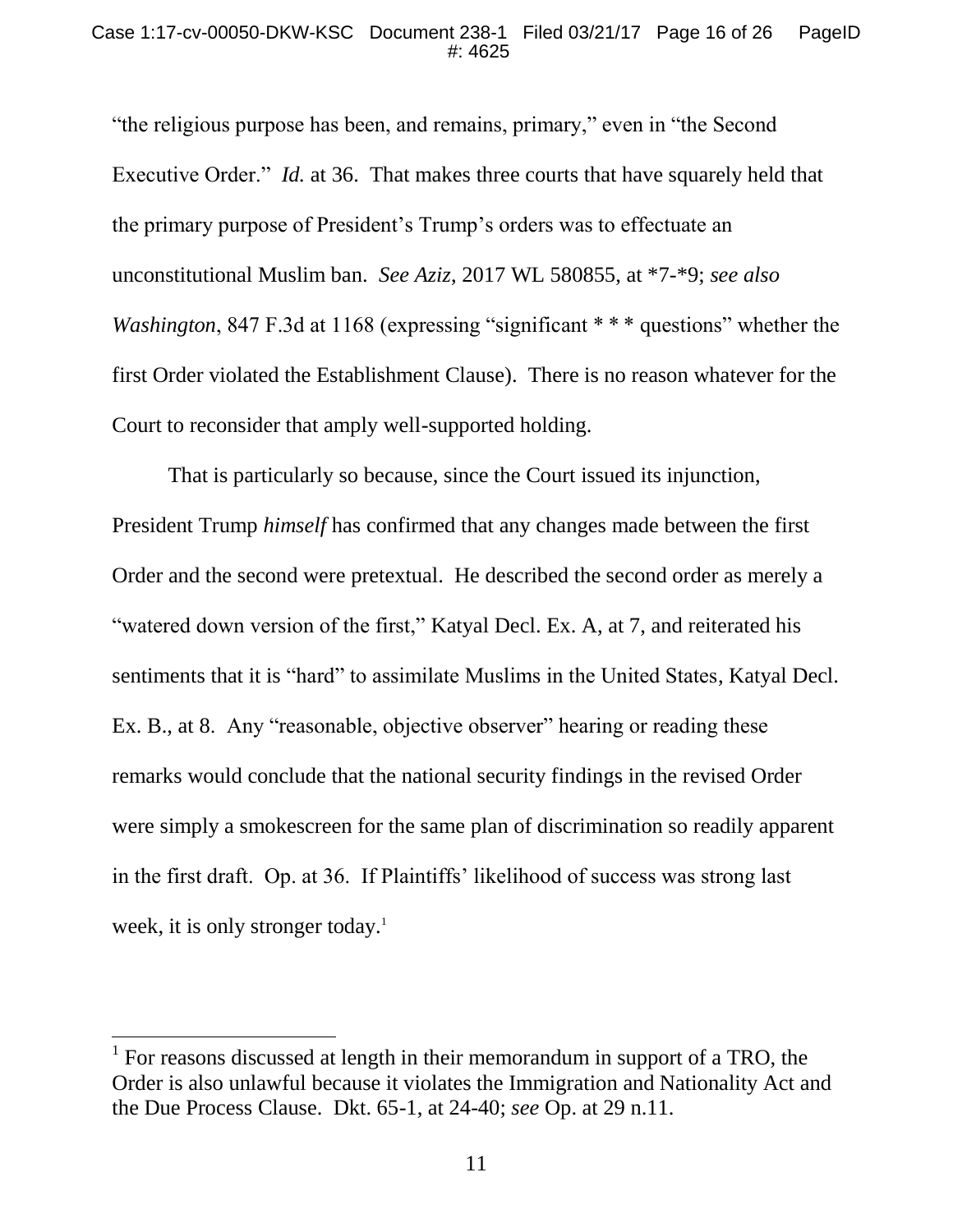#### Case 1:17-cv-00050-DKW-KSC Document 238-1 Filed 03/21/17 Page 17 of 26 PageID #: 4626

*Second*, Dr. Elshikh can still easily make a showing "of direct, concrete injuries to the exercise of his Establishment Clause rights." *Id.* at 40. As the Court rightly found, these harms are irreparable because "irreparable harm may be *presumed* with the finding of a violation of the First Amendment." *Id.* The District of Maryland agreed: It found that "loss of First Amendment freedoms, for even minimal periods of time, unquestionably constitutes irreparable injury." *IRAP* Order at 38 (quoting *Elrod* v. *Burns*, 427 U.S. 347, 373 (1976)).

The State, too, will suffer irreparable injury if an injunction is not granted. This Court held that Hawai'i had standing to challenge the Order because its economy would "suffer a loss of revenue due to a decline in tourism" and its universities would "suffer monetary damages and intangible harms"—including harms caused by the loss of foreign nationals who might otherwise "study[] or teach[] at the University." *Id.* at 18, 21; *see also id.* at 21 n.9 (declining to reach question whether the State also suffered an Establishment Clause injury). Those harms will remain if an injunction is not entered. Indeed, because the universities are now in the midst of admissions season, the Order's bar on entry by certain foreign nationals would inflict a particularly severe and immediate harm that could not later be undone. *See* Stephanie Saul, *Amid 'Trump Effect' Fear, 40% of Colleges See Dip in Foreign Applicants*, N.Y. TIMES, Mar. 16, 2017, Katyal Decl.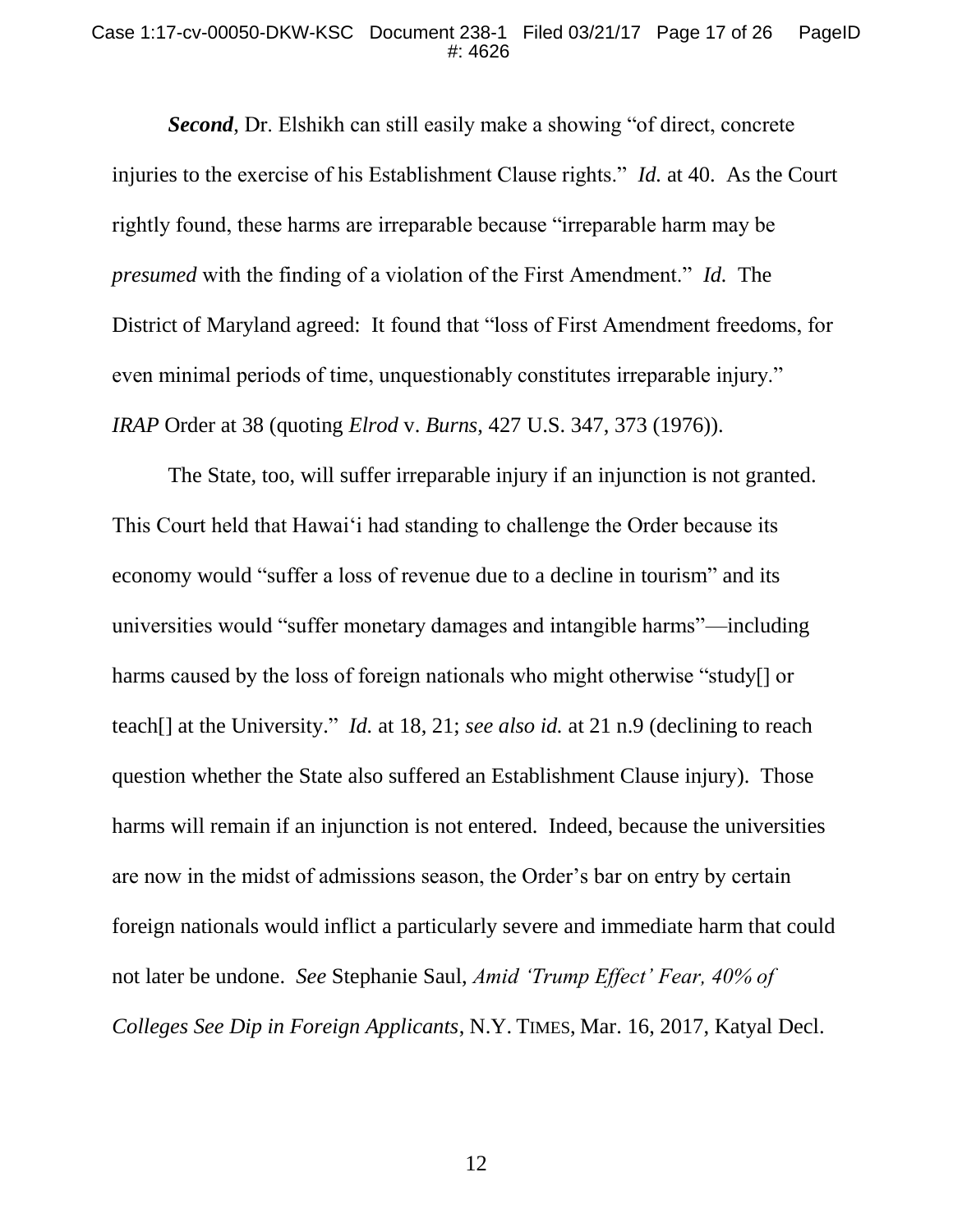Ex. C (describing severe decline in college applications, particularly from the Middle East, following issuance of the Executive Order).

*Third*, the balance of the equities and the public interest continue to "Weigh" in Favor of Granting Emergency Relief." Op. at 41. "[I]t is always in the public interest to prevent the violation of a party's constitutional rights." *Id.* (internal quotation marks omitted). Meanwhile, the Government's "national security motivations" have grown only more "questionable." *Id.* at 42. As noted above, President Trump himself tipped his hand that the revised Order's national security findings are a charade. And the Government's plodding pace since the Court issued the TRO reveals that there is no urgency to implementing this unconstitutional Order. Rather than rushing to the Ninth Circuit—as it did the last time its Executive Order was subject to a nationwide injunction—the Government has resisted at every turn Plaintiffs' efforts to expedite these proceedings. First it filed a meritless motion to "clarify" the Court's order. Then, instead of agreeing to Plaintiffs' offer to simply convert the TRO into a preliminary injunction, it demanded a new round of briefing to try to convince the Court to accept the argument it just rejected. It is the Government's prerogative, of course, to try to take as many bites at the apple as it wishes. But it cannot maintain that this delay of its own making—on top of more than a month of delay in issuing and implementing the revised Order—is causing it irreparable harm.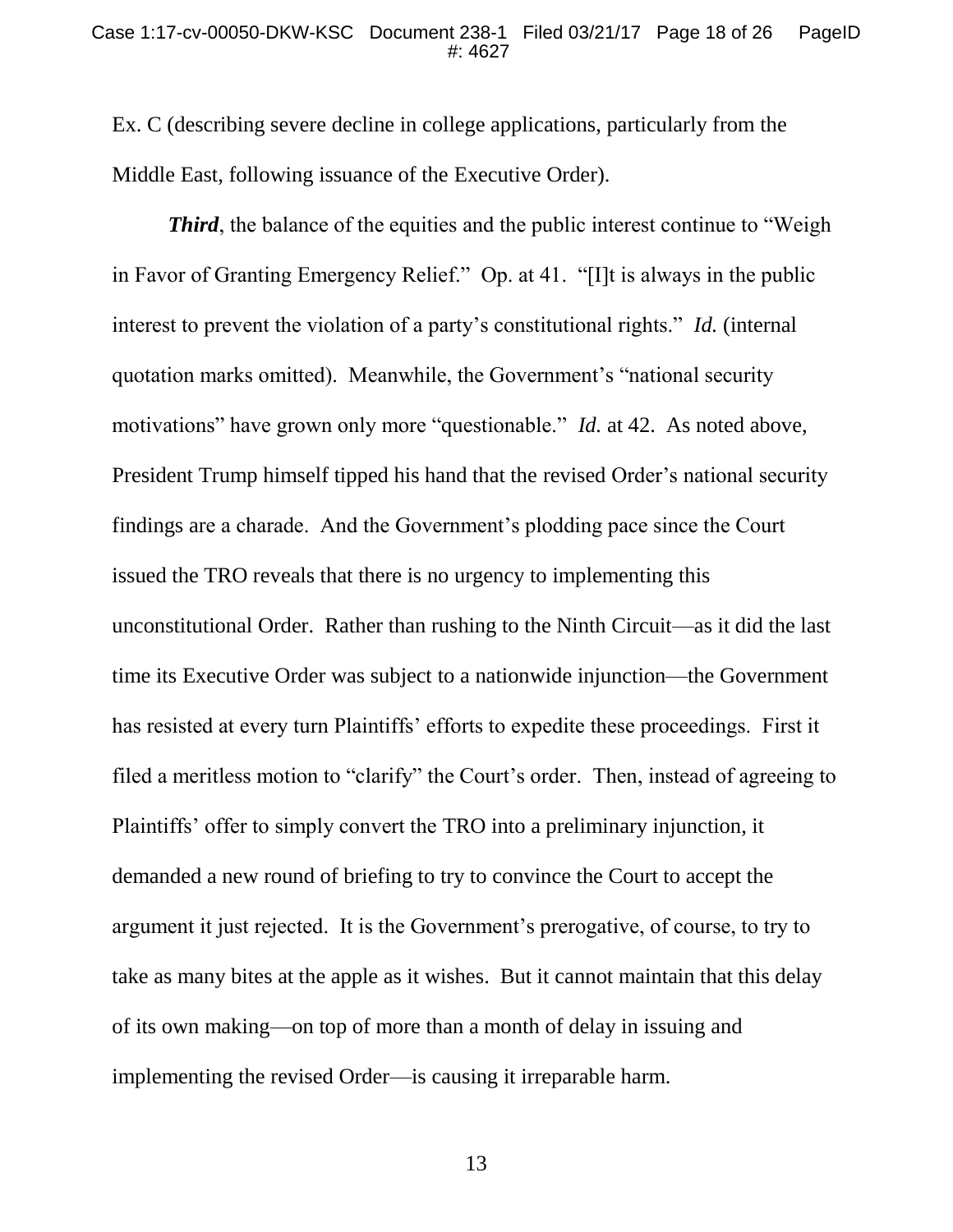In sum, every reason this Court offered for entering a TRO remains, and has grown stronger, in the days since that injunction was issued. This Court should accordingly convert that TRO into a preliminary injunction granting the same scope of relief. Every other District Court confronted with a similar case has done the same: The District of Maryland immediately entered a preliminary injunction on the same day as this Court issued its order, *IRAP* Order at 3, 43; Judge Brinkema did the same in *Aziz*, *see* 2017 WL 580855, at \*1; and the Ninth Circuit explained that the Western District of Washington's order in *Washington* v. *Trump* was, in effect, a "preliminary injunction," 847 F.3d at 1158; *see* Op. at 3 (explaining that the Western District of Washington "entered a nationwide preliminary injunction).

Indeed, if there were any doubt whether this is the proper course, the Ninth Circuit's decision in *Washington* settles it. In that case, the Ninth Circuit had little difficulty concluding that the District Court's nationwide injunction, although denominated a TRO, should in fact be considered a preliminary injunction; indeed, the Government *itself* apparently took that view by filing an immediate appeal challenging that order. *See* 847 F.3d at 1158 (explaining that "[a] TRO is not ordinarily appealable" unless "it possesses the qualities of a preliminary injunction" (internal quotation marks omitted)). The Ninth Circuit further held that the preliminary injunction was proper, and declined to issue the Government's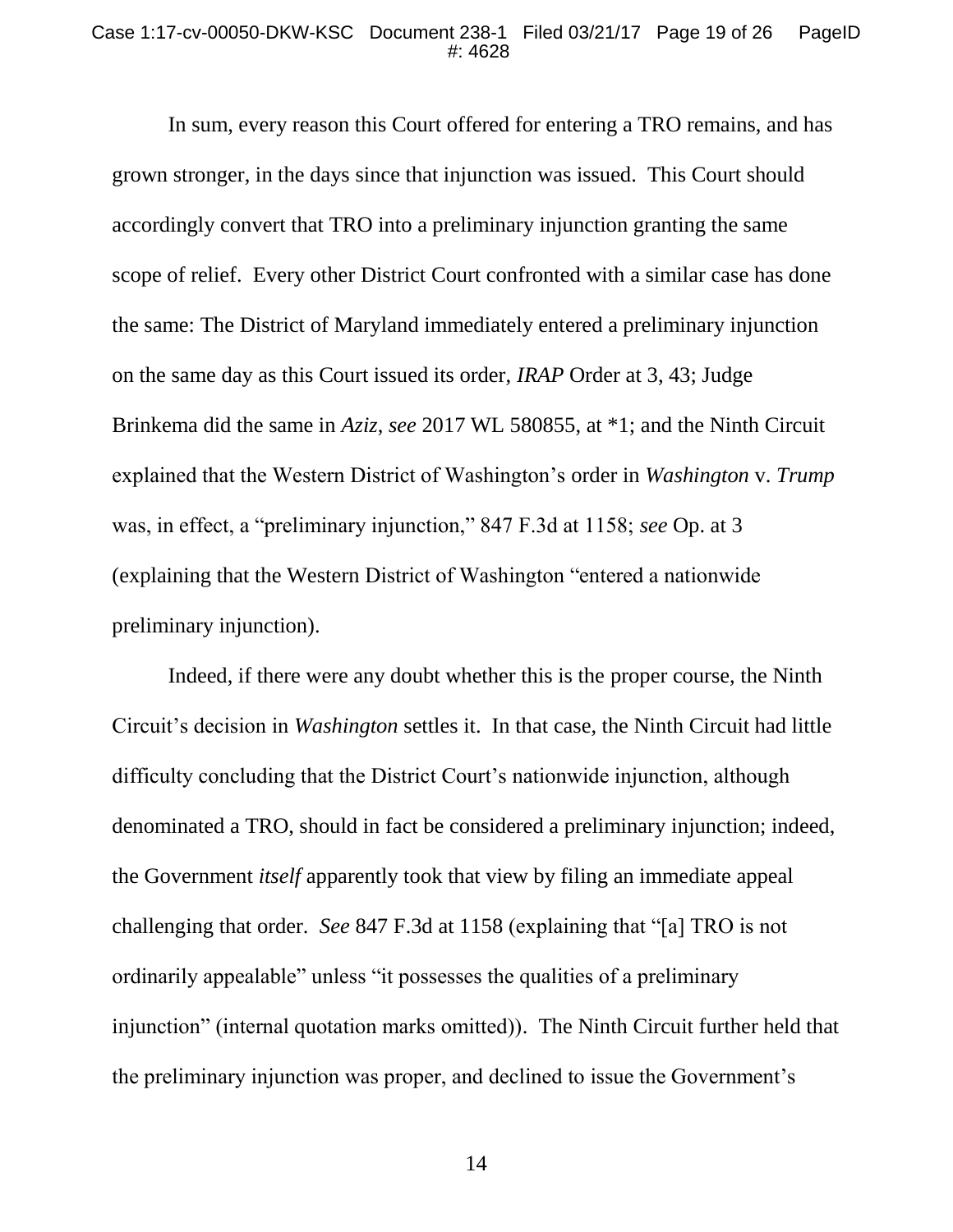requested stay. *Id.* at 1156.This Court's TRO was issued after substantially more briefing than the District Court order in *Washington*, and on the basis of a considerably more detailed written opinion. There is no reason it would not be appropriate to enter a preliminary injunction in this case, as well.

### **B. The Government's Argument In Support Of Narrowing The Injunction Is Meritless.**

The Government has not identified any changed circumstance that could merit alteration of the injunction the Court just issued. Instead, the Government has indicated that it wishes to try—once again—to convince this Court to narrow the injunction to some subset of Sections 2 and 6. That request is meritless.

For one thing, the Government pressed the same argument *four days ago* in its "Motion for Clarification of TRO," and this Court unequivocally rejected it, explaining that this motion "ask[ed] the Court to make a distinction that the Federal Defendants' previous briefs and arguments never did." (Dkt. 229). The Court was right then, and it should follow the same course now. In the extensive briefing preceding issuance of a TRO, the Government had full and fair notice that Plaintiffs sought a nationwide injunction of "Sections 2 and 6" in their entirety. Op. at 2 (quoting Dkt 65-1, at 4). The Government never once suggested that those sections should be finely parsed, or that an injunction should cover only one subsection and not another. Nor was that a result of a failure to consider and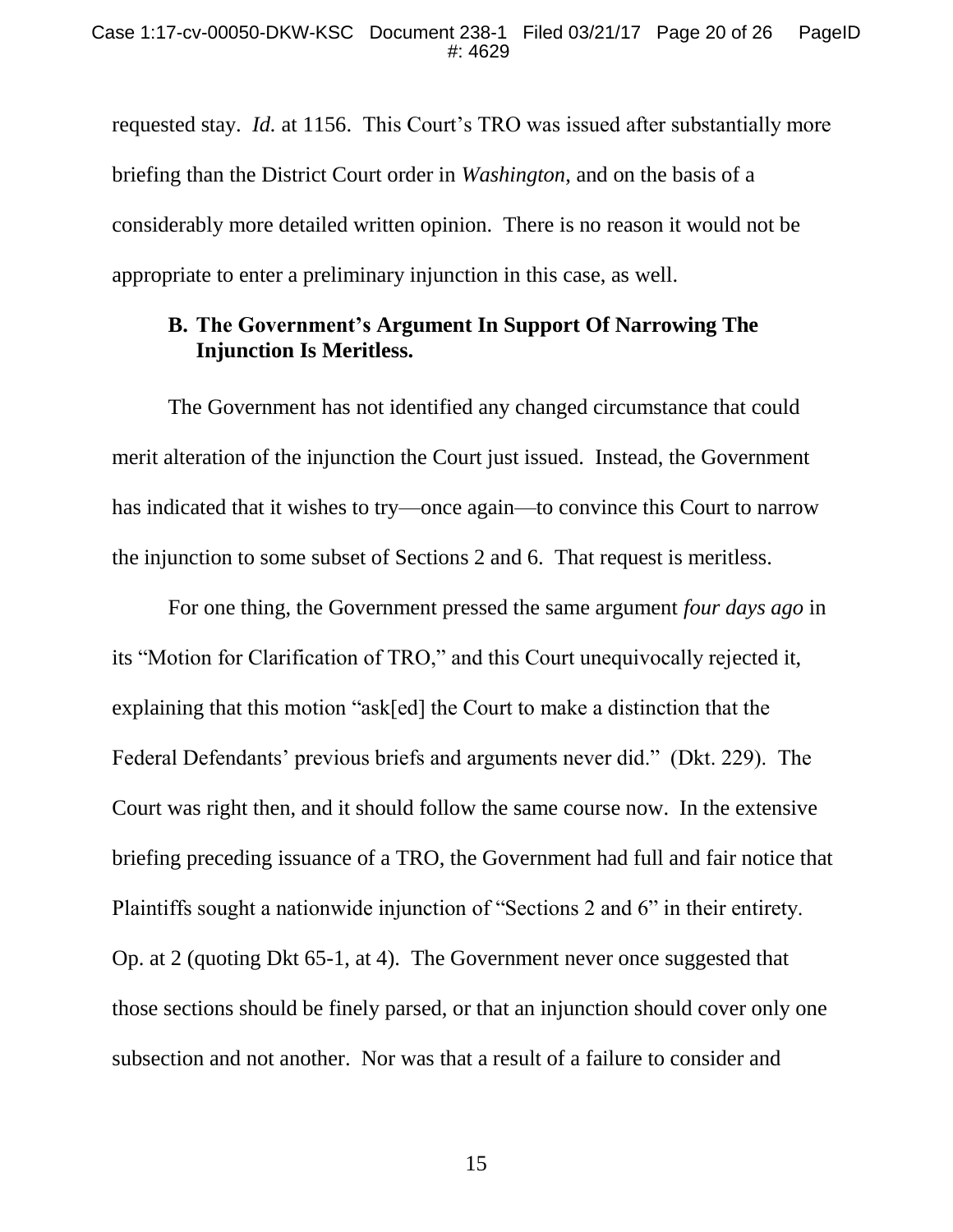address the proper scope of an injunction; the Government devoted several pages of its memorandum in opposition, and a substantial portion of its oral argument before this Court, to arguing (wrongly) that "[t]he emergency relief plaintiffs request" was "overbroad" because it sought facial relief and a nationwide injunction. (Dkt. 145, at 52-54). Having lost on those arguments, the Government should not be permitted to sandbag Plaintiffs and this Court by coming up with new complaints that it could, and should, have raised earlier.

In any event, as Plaintiffs explained in their opposition to the Government's Motion for Clarification, there is no valid reason for this Court to narrow its injunction to cover only parts of Sections 2 and 6. The Order as a whole, and Sections 2 and 6 in particular, embodies a policy motivated by religious animus. Allowing any part of one or both of these sections to stand perpetuates the perception that the Executive may make policy predicated on hostility to a particular faith and stigmatizes Muslim citizens like Dr. Elshikh. This Court properly held that such a result is expressly foreclosed by the Establishment Clause.

<span id="page-20-0"></span>The Government's argument that only some parts of Sections 2 and 6 should be enjoined under the Establishment Clause flies in the face of Supreme Court precedent. In *Church of Lukumi Babalu Aye v. City of Hialeh*, 508 U.S. 520 (1993), the Supreme Court held that even when parts of a challenged policy appear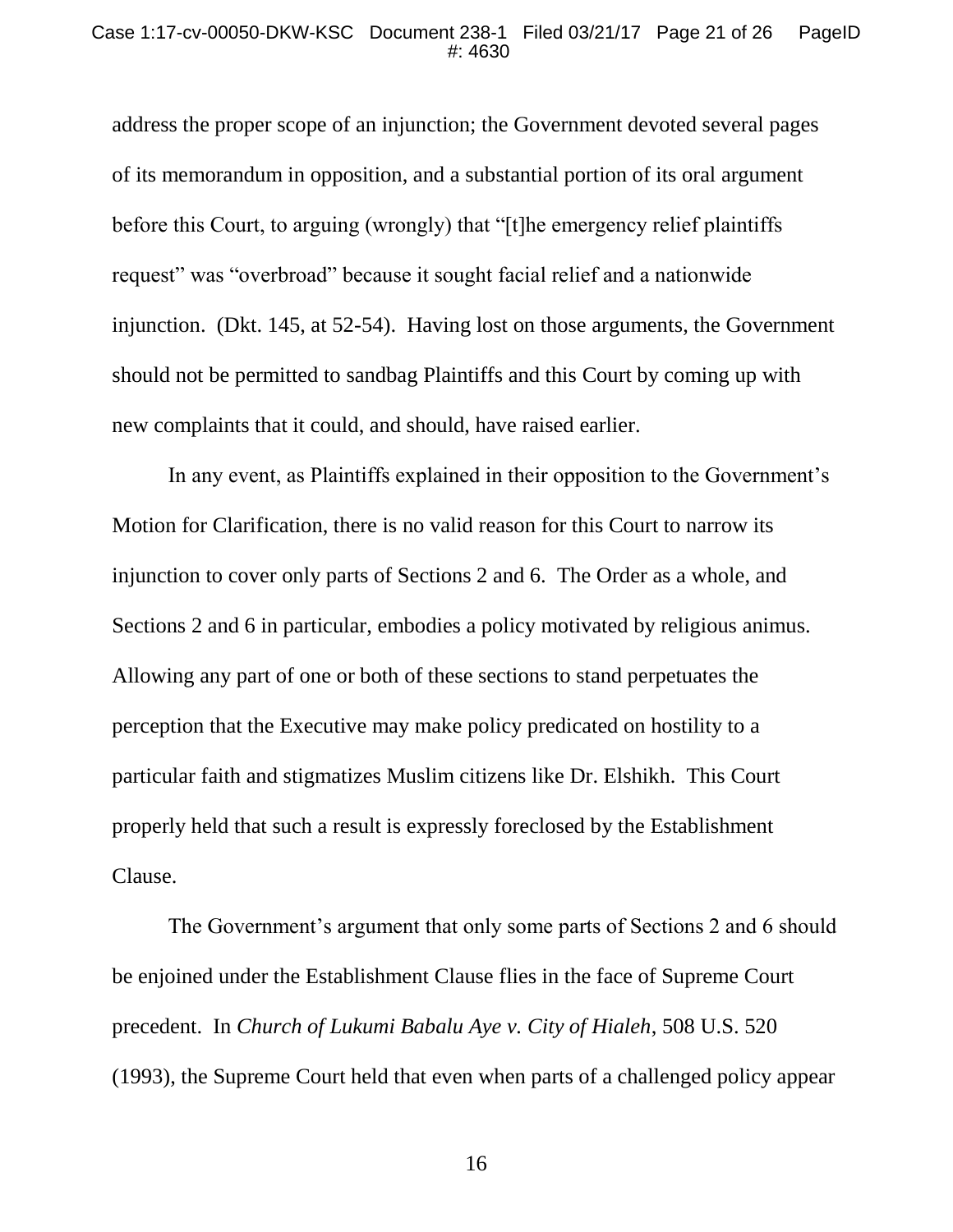well-tailored to a secular purpose, they must nonetheless be "invalidated" where it is clear that the policy as a whole has "as [its] object the suppression of religion." *Id.* at 540. As discussed below, that does not mean that every element of Sections 2 and 6 would be unconstitutional if it were enacted outside the context of a discriminatory ban. As Justice Kennedy explained in *Lukumi*, a court "need not decide whether" apparently neutral policies might "survive constitutional scrutiny if [they] existed separately." *Id.* The Court's order merely reflects the commonsense principle that the enjoined policies certainly cannot withstand that scrutiny as part of a policy motivated by religious animus.

<span id="page-21-1"></span><span id="page-21-0"></span>Declining to enjoin Section 6 and part of Section 2 would also be contrary to the basic command that the "usual function of a preliminary injunction is to preserve the status quo *ante litem*." *Tanner Motor Livery, Ltd.* v. *Avis, Inc*., 316 F.2d 804, 808 (9th Cir. 1963). That status quo is an immigration system unfettered by the provisions of Sections 2 and 6.

The facts of this case also make it particularly illogical to enjoin only parts of the ban. As the Government itself acknowledges, the different components of Sections 2 and 6 are inextricably linked. In its words, while "Section 2(c) contains the 90-day suspension-of-entry provision \* \* \* [t]he remainder of Section 2 sets forth a process by which the President will make an *additional determination* about whether any restrictions on entry are necessary for certain foreign nationals or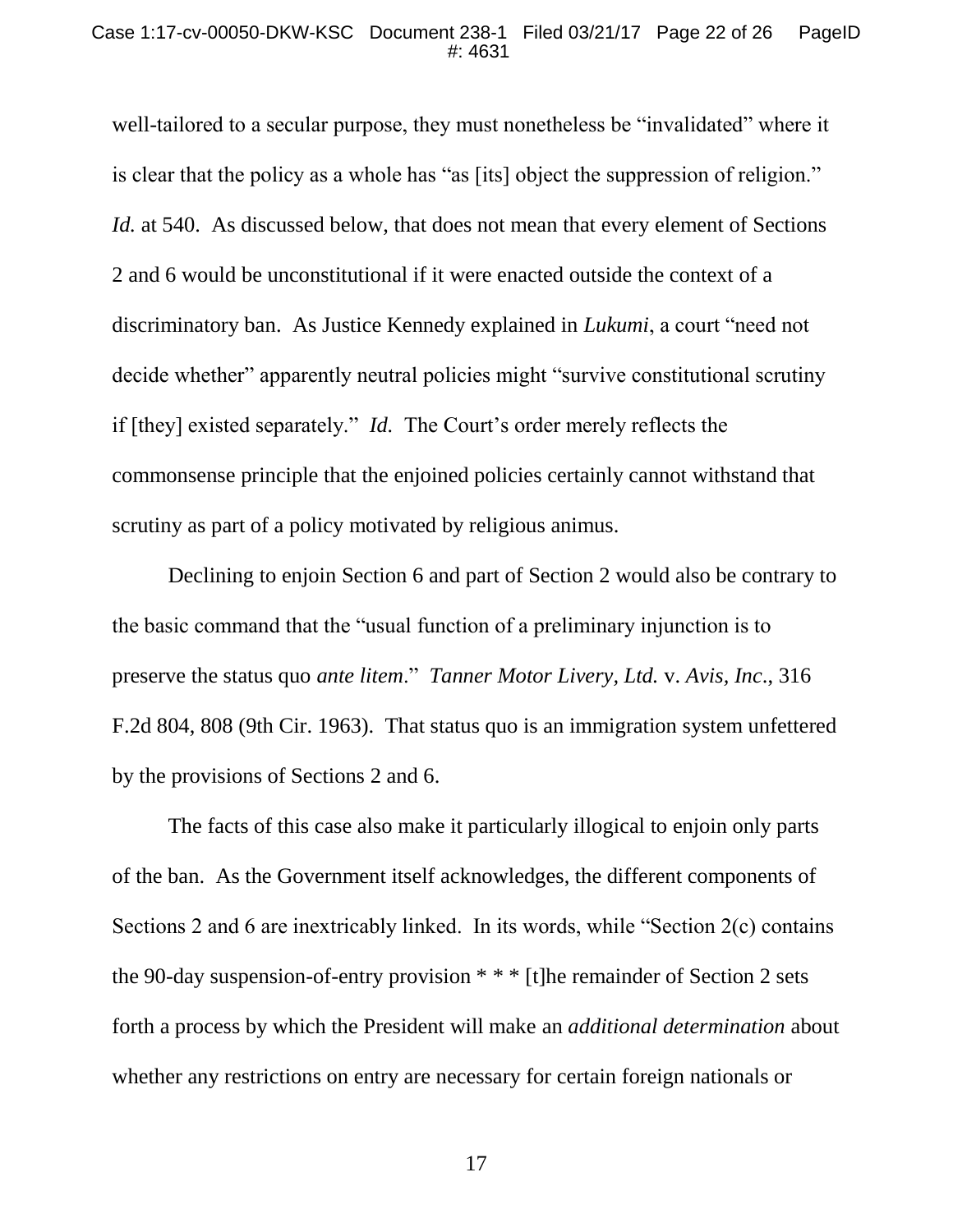categories of foreign nationals." (Dkt. 227-1, at 3) (emphasis added). Put differently, the remainder of Section 2 is designed to help the President extend his discriminatory ban on entry to additional countries and for additional periods of time. Since the Court found a high likelihood that the ban was motivated by discriminatory animus, Op. at 36, the provisions for extending that ban are surely infected by the same animus, and inflict the same Establishment Clause harms.

Likewise, all of the provisions of Section 6 are components of an integrated process for "suspend[ing]" and "review[ing]" refugee admission rules. (Dkt. 227- 1, at 4). As noted, the Court found a high likelihood that the President was changing refugee admissions rules to effectuate a Muslim ban. Op. at 36. Every piece of that integrated process is an outgrowth of the same poisonous root, and was properly barred.

Further, the factual record Plaintiffs have developed in this case amply supports this Court's finding that Plaintiffs are likely to succeed on the merits of their claim that *all* of the Order—including the refugee provisions in Section 6 was motivated by discriminatory animus towards Muslims. As Plaintiffs' Complaint documented, President Trump's repeated pledges throughout the presidential campaign to curb the admission of refugees were integrally interlinked with his rhetoric about the threat of Muslims. Months before he even came up with his proposal for "a total and complete shutdown of Muslims entering the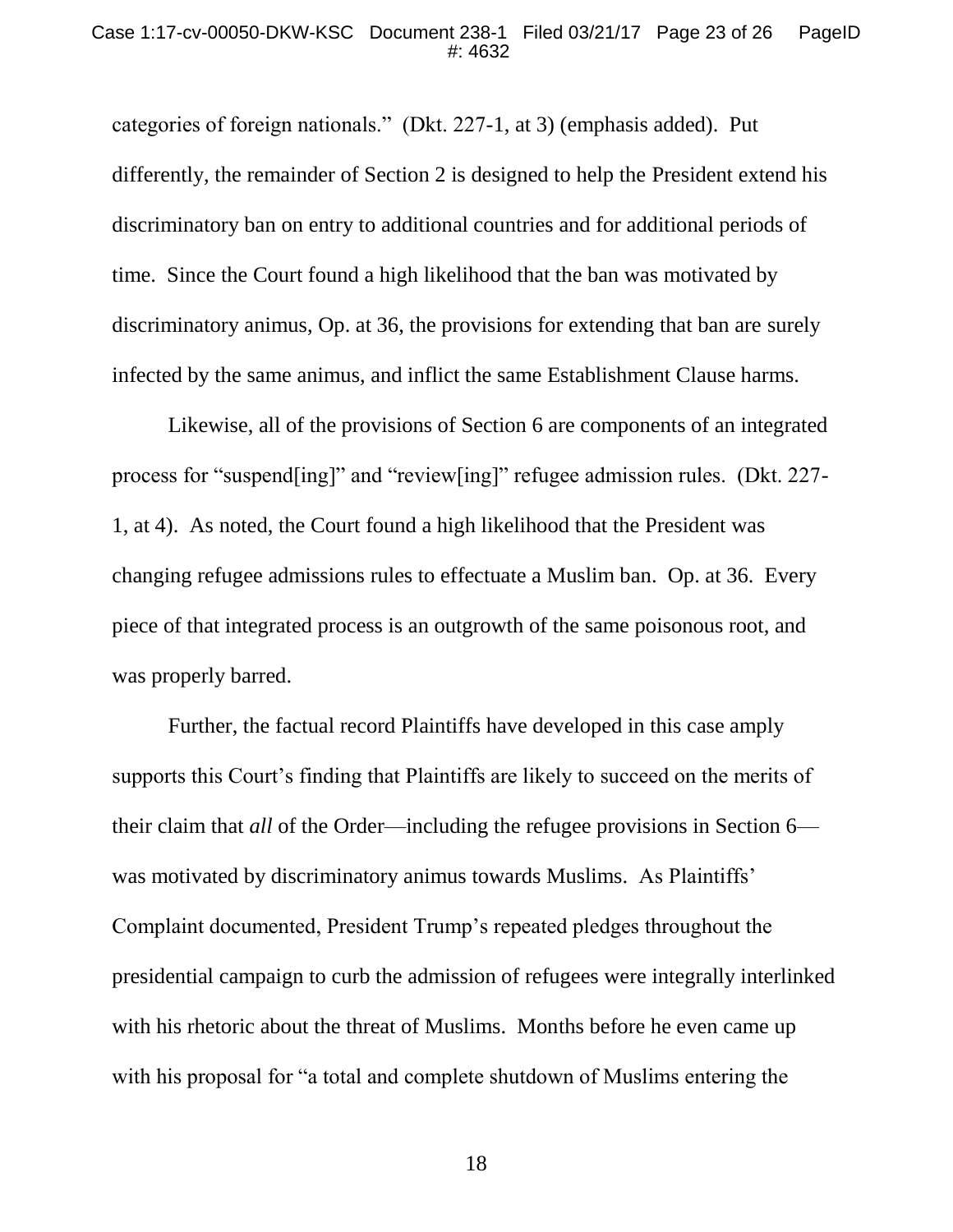United States" in December 2015, SAC ¶ 38, President Trump was decrying the admission of Muslim refugees. On July 11, 2015, he claimed (falsely) that Christian refugees were being prevented from coming to the United States, while "[i]f you are Islamic \* \* \* it's hard to believe, you can come in so easily." *Id.* ¶ 36. In September 2015, President Trump referred to the Syrian refugees the Obama Administration had accepted for 2016 as "a 200,000-man army" that "could be ISIS," and vowed, "if I win, they're going back!" *Id.* ¶ 37. In July 2016 he said: "[U]nder the Clinton plan, you'd be admitting hundreds of thousands of refugees from the Middle East with no system to vet them, or to prevent the radicalization of the children and their children. Not only their children, by the way, they're trying to take over our children and convince them how wonderful ISIS is and how wonderful Islam is and we don't know what's happening." *See id*. ¶ 43 n.19 (linking to July 2016 speech).

As Plaintiffs' Complaint also demonstrated, President Trump's first Executive Order included a refugee provision not only crafted to effectuate his promise to keep Muslims refugees out of the country—but that was discriminatory on its *face*. Section 5 of the January 27 Order suspended the U.S. Refugee Admissions Program for 120 days, but included a carve-out for refugees who were "religious minorit[ies]" in their home countries. *Id*. ¶ 56. Section 5 directed the Secretaries of State and Homeland Security, after USRAP admissions resumed, to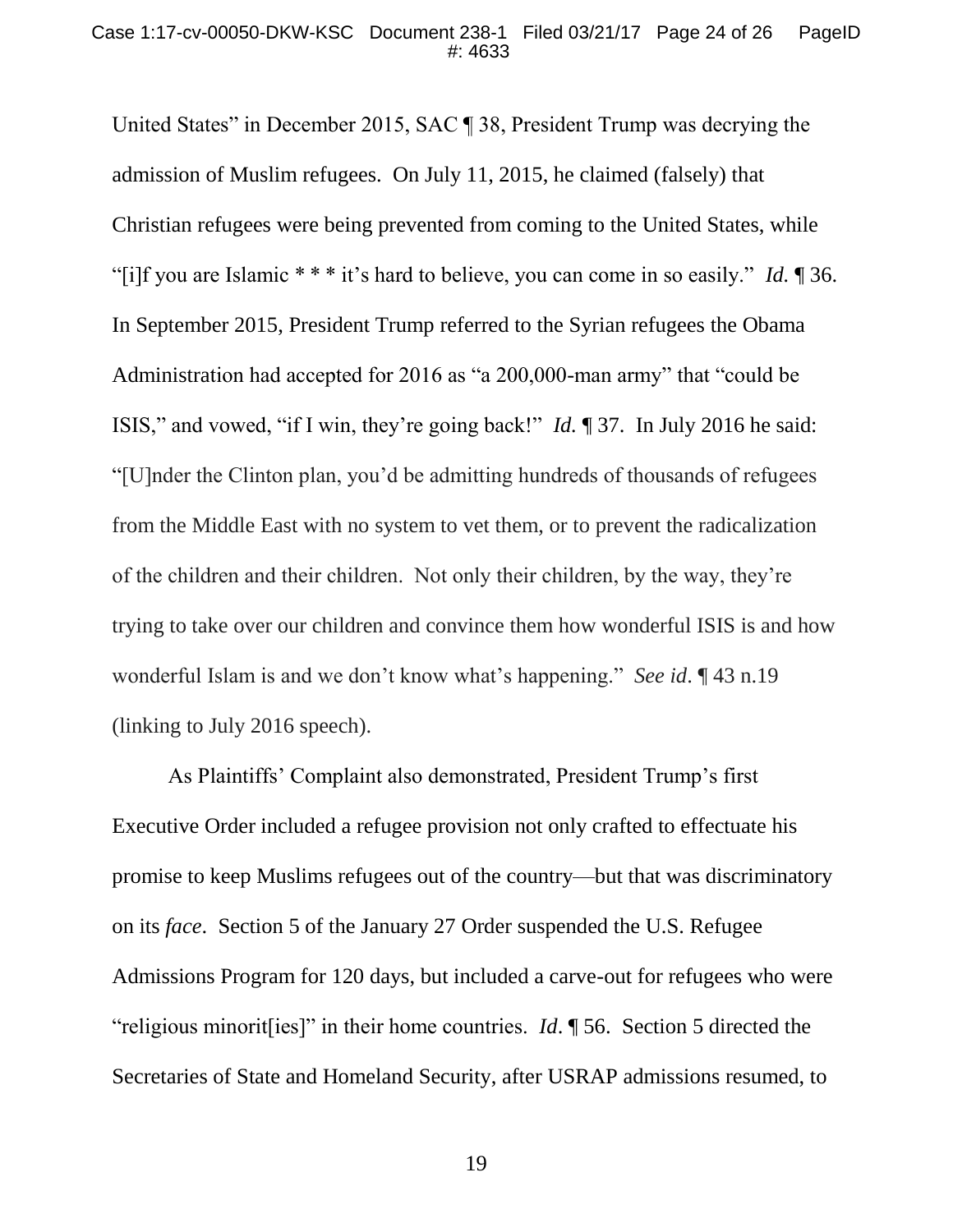"prioritize refugee claims made by individuals on the basis of religious-based persecution, provided that the religion of the individual is a minority religion in the individual's country of nationality." *Id.* ¶ 57. In an interview with the Christian Broadcasting Network on January 27, 2017, President Trump outright admitted that the first Order was intended to create a preference for the admission of Christian refugees. *Id.* ¶ 58.

The new Executive Order attempts to sanitize the prior Order's refugee provision in order to "be responsive to a lot of very technical issues that were brought up by the court." *Id.* ¶ 74(a). Thus, while the new Order still suspends URSAP admissions for 120 days under Section 6, it no longer contains an explicit carve-out during those 120 days or a mandated preference thereafter for the admission of Christians. *See id.* ¶ 81. But these technical fixes do not eliminate the religious animus that motivated the refugee provisions of the first Order and were apparent on its face or that motivated the revised one. As President Trump said *himself* at a rally after this Court issued the TRO, the revised Order is just "a watered-down version of the first one." Katyal Decl. Ex. A, at 7. And as he said later that night on television, he still holds the view that it is "very hard" for Muslims to assimilate into Western culture. Katyal Decl. Ex. B, at 8.

Finally, the notion that the Court's Order would preclude Executive Branch consultation or interfere with Executive prerogatives is meritless. The Court's